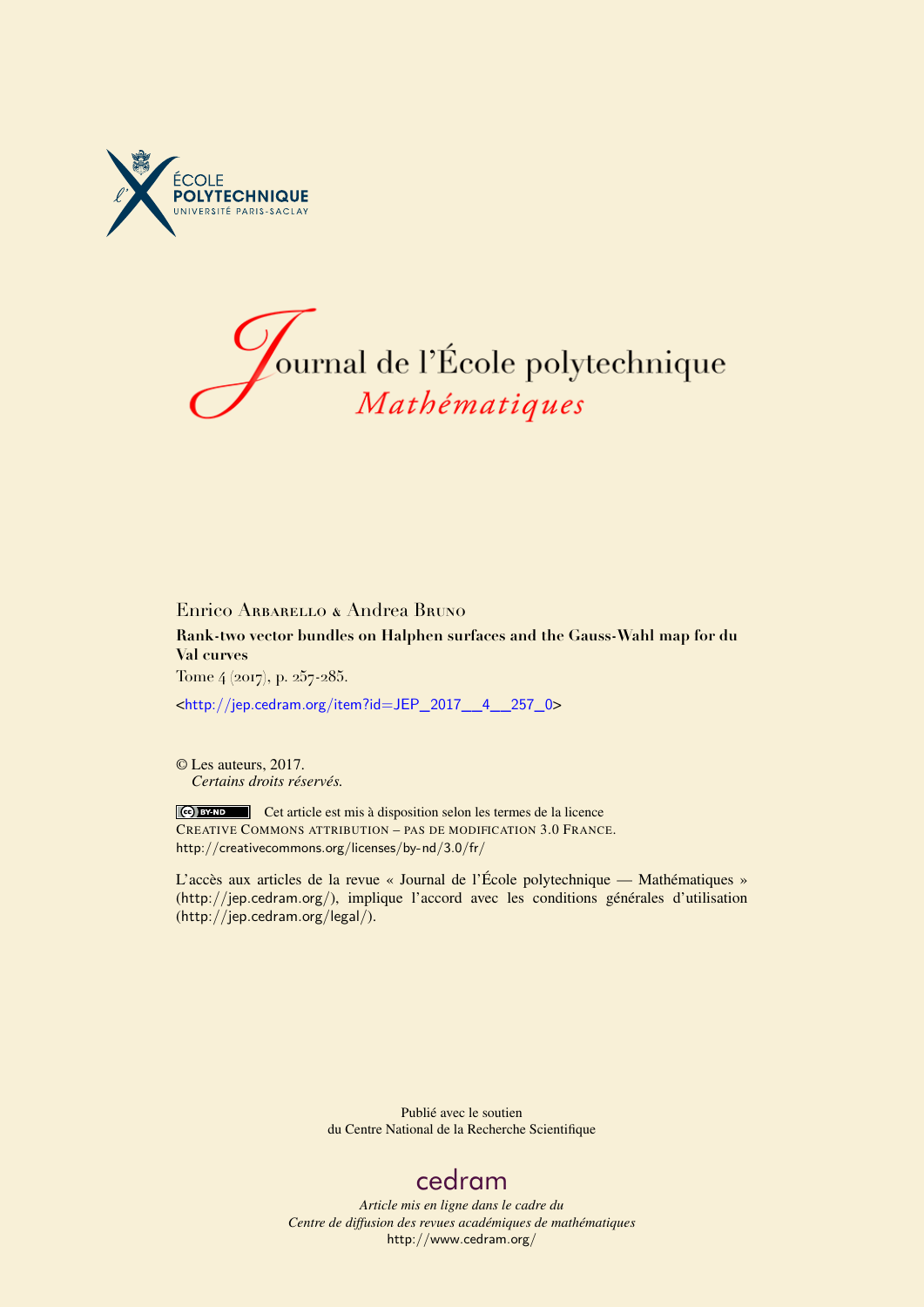Journal de l'École polytechnique Tome 4, 2017, p. 257-285 DOI: 10.5802/jep.43

# RANK-TWO VECTOR BUNDLES ON HALPHEN SURFACES AND THE GAUSS-WAHL MAP FOR DU VAL CURVES

### by Enrico Arbarello & Andrea Bruno

ABSTRACT. — A genus-g du Val curve is a degree-3g plane curve having 8 points of multiplicity g, one point of multiplicity  $q-1$ , and no other singularity. We prove that the corank of the Gauss-Wahl map of a general du Val curve of odd genus ( $> 11$ ) is equal to one. This, together with the results of [\[1\]](#page-29-0), shows that the characterization of Brill-Noether-Petri curves with non-surjective Gauss-Wahl map as hyperplane sections of K3 surfaces and limits thereof, obtained in [\[3\]](#page-29-1), is optimal.

Résumé (Fibrés vectoriels de rang 2 sur les surfaces de Halphen et application de Gauss-Wahl pour les courbes de du Val)

Une courbe de du Val de genre g est une courbe plane de degré 3g ayant 8 points de multiplicité g, un point de multiplicité  $g - 1$  et pas d'autre singularité. Nous montrons que le corang de l'application de Gauss-Wahl pour une courbe de du Val générale de genre impair (> 11) est égal à 1. Ceci, joint aux résultats de [\[1\]](#page-29-0), montre que la caractérisation, obtenue dans [\[3\]](#page-29-1), des courbes de Brill-Noether-Petri ayant une application de Gauss-Wahl non surjective comme sections hyperplanes de surfaces K3 et limites de celles-ci, est optimale.

#### **CONTENTS**

| 4. On the corank of the Gauss-Wahl map of a general du Val curve281 |  |
|---------------------------------------------------------------------|--|
|                                                                     |  |

## <span id="page-1-1"></span>1. Introduction

<span id="page-1-0"></span>Let  $C$  be a genus  $g$  curve. Recall the Gauss-Wahl map

(1.1) 
$$
\nu = \nu_C : \bigwedge^2 H^0(C, \omega_C) \longrightarrow H^0(C, \omega_C^{\otimes 3})
$$

defined by  $s \wedge t \mapsto s \cdot dt - t \cdot ds$ . In [\[3\]](#page-29-1) the following theorem was proved.

MATHEMATICAL SUBJECT CLASSIFICATION (2010). - 14J28, 14H51. KEYWORDS. — Curves, K3 surfaces, vector bundles.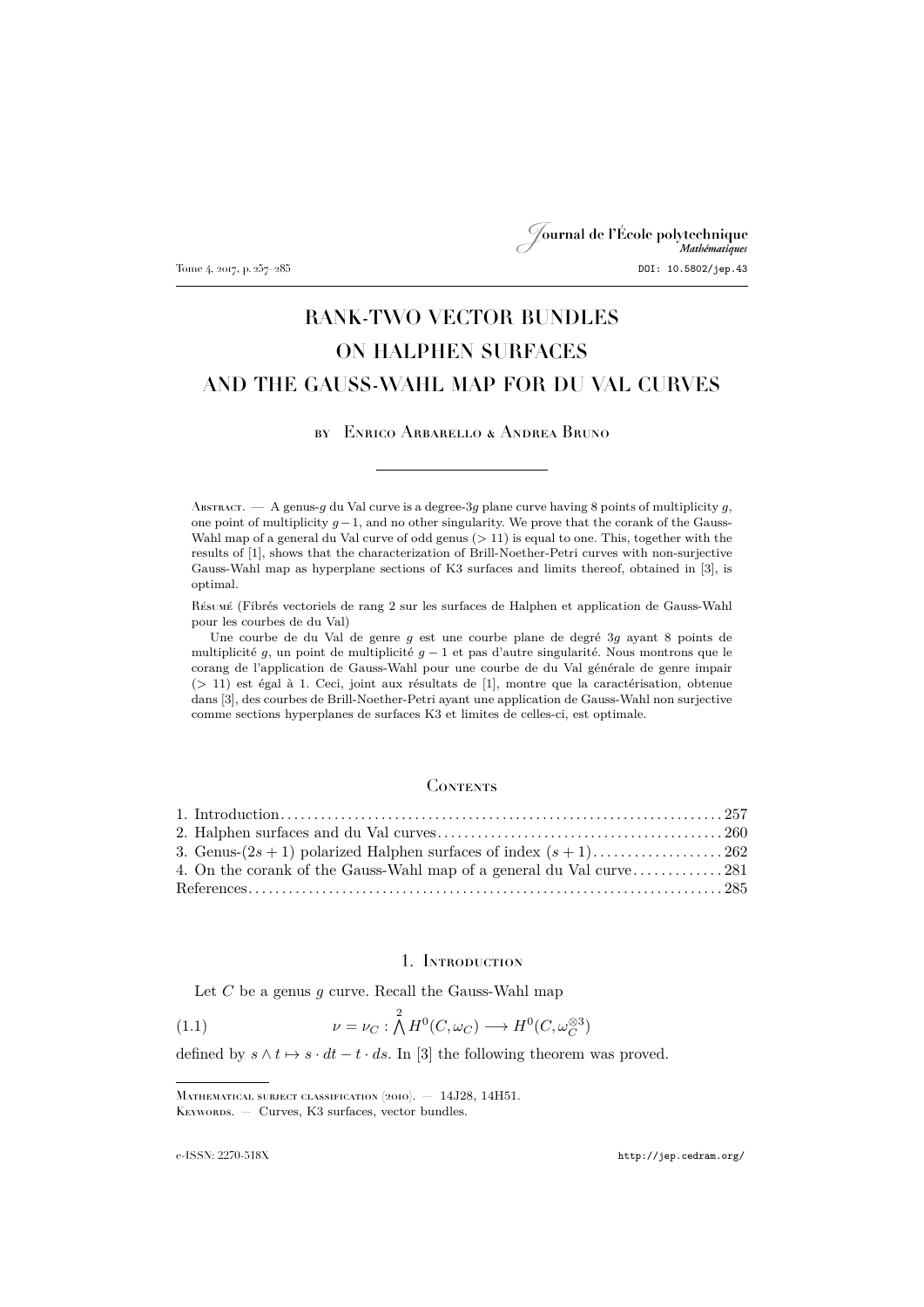<span id="page-2-0"></span>Theorem 1.1 (Arbarello, Bruno, Sernesi). — *Let* C *be a Brill-Noether-Petri curve of genus*  $q \geq 12$ *. Then* C *lies on a polarized K3 surface, or on a limit thereof, if and only if the Gauss-Wahl map is not surjective.*

This theorem proves a conjecture by J.Wahl, [\[19\]](#page-29-3). To be precise, the original version of this conjecture made no mention of limiting K3 surfaces. Thus the question remained to decide wether the statement of the Theorem [1.1](#page-2-0) is optimal. To give a positive answer to this question one should produce an example of a surface  $\overline{S} \subset \mathbb{P}^g$ with canonical sections (so that  $\nu_C$  is not surjective), having the following additional properties.

(a)  $\overline{S}$  is singular (i.e., has an isolated elliptic singularity), and smoothable in  $\mathbb{P}^g$ (to a K3 surface).

- (b) The general hyperplane section C of  $\overline{S}$  is a Brill-Noether-Petri curve.
- $(c)$  C is not contained in any (smooth) K3 surface.

In the proof of Theorem [1.1](#page-2-0) a detailed analysis of surfaces with genus- $q$ , canonical sections was carried out, under the additional hypothesis that these sections should be Brill-Noether-Petri curves. This led to a list of possible examples of smoothable surfaces in  $\mathbb{P}^g$  having isolated elliptic singularities, and, possibly, Brill-Noether-Petri curves as hyperplane sections.

A very notable example, in the above list, is the following. Take nine general points  $p_1, \ldots, p_9$  on  $\mathbb{P}^2$ . A genus-*g* du Val curve  $C_0$  is a degree-3*g* plane curve having points of multiplicity g in  $p_1, \ldots, p_8$  and a point of multiplicity  $g - 1$  at  $p_9$ . All of these curves pass through an additional point  $p_{10}$ . Let S be the blow-up of  $\mathbb{P}^2$  at  $p_1, \ldots, p_{10}$ and take the proper transform C of  $C_0$ . The linear system  $|C|$  sends S to a surface  $\overline{S} \subset \mathbb{P}^g$  which is indeed a surface with canonical sections which is smooth except for a unique elliptic singularity. Moreover  $\overline{S}$  is the limit in  $\mathbb{P}^g$  of smooth K3 surfaces. In [\[1\]](#page-29-0) the following theorem was proved (see Section 1 for the definition of a nine-tuple of k-general points).

<span id="page-2-3"></span>THEOREM 1.2 (Arbarello, Bruno, Farkas, Saccà). — *Suppose*  $p_1, \ldots, p_9$  *are* q-general. *Consider, as above, the du Val linear system* |C|*. Then the general element of* |C| *is a Brill-Noether-Petri curve, i.e.,*

 $\mu_{0,L}: H^0(C, L) \otimes H^0(C, \omega_C \otimes L^{-1}) \longrightarrow H^0(C, \omega_C)$ 

*is injective for every line bundle* L *on* C*.*

Thus the pair  $(\overline{S}, C)$  gives an example of surface for which properties (a) and (b), above, are satisfied. The aim of this paper is to prove that also property (c) is satisfied by C. We will in fact prove a statement which turns out to be stronger.

<span id="page-2-1"></span>Theorem 1.3. — *The corank of the Gauss-Wahl map for a general du Val curve of genus*  $g = 2s + 1 > 11$  *is equal to one.* 

<span id="page-2-2"></span>COROLLARY 1.4.  $-$  *For any odd g >* 11*, there exist Brill-Noether-Petri curves which are (smooth) hyperplane sections of a unique surface*  $\overline{S} \subset \mathbb{P}^g$  whose singular locus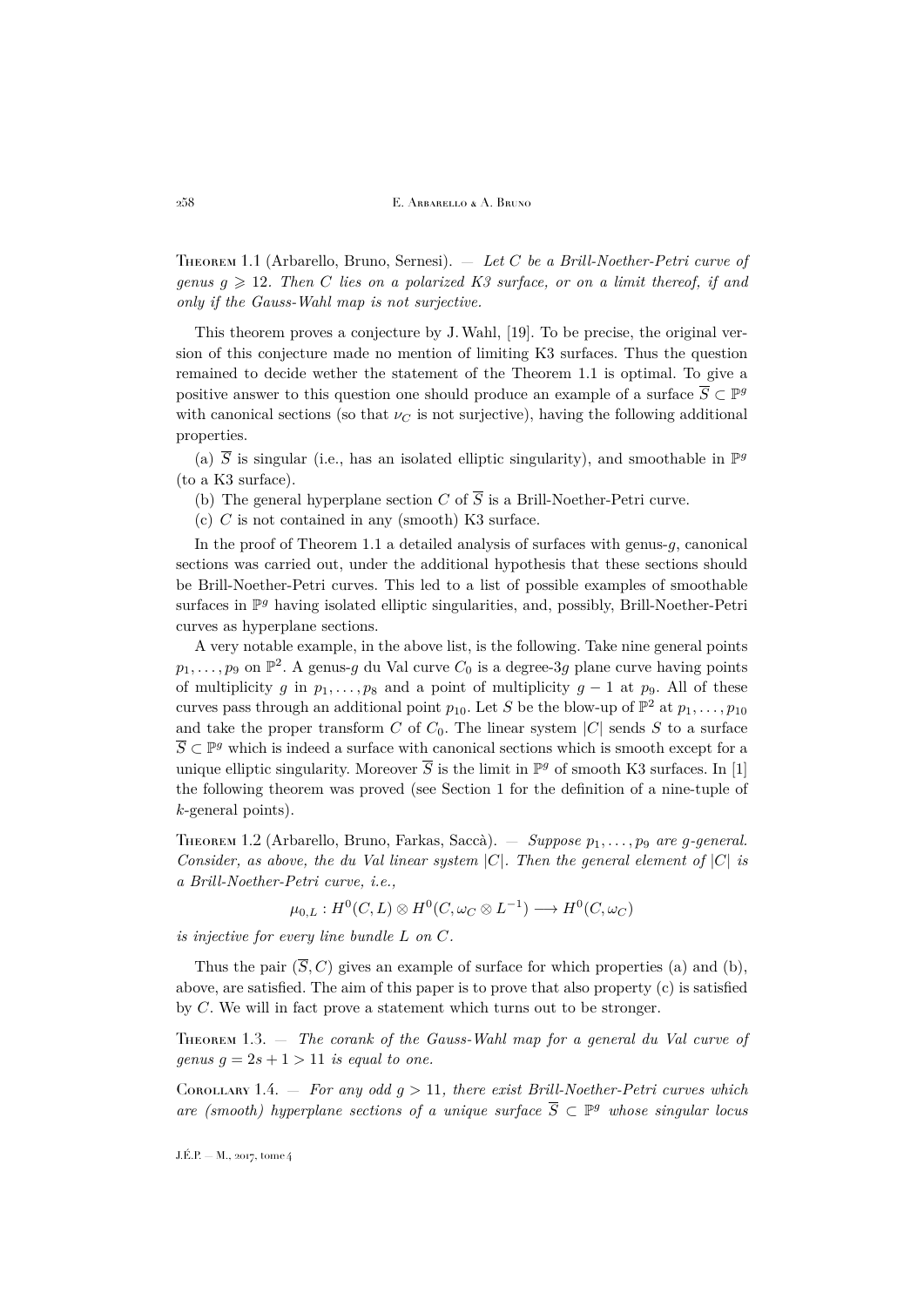*consists in an elliptic singularity. Moreover*  $\overline{S}$  *is a limit of smooth K3 surfaces. In particular the statement of Theorem* [1.1](#page-2-0) *is optimal.*

The way we prove Theorem [1.3](#page-2-1) and Corollary [1.4](#page-2-2) is the following. Let  $q = 2s + 1$ . By making an appropriate choice of the nine points  $p_1, \ldots, p_9$  we construct a polarized surface  $(\overline{S}, C)$  in  $\mathbb{P}^g$ , as above, which is the direct analogue of a smooth K3 surface  $(S, C)$  in  $\mathbb{P}^g$ , for which  $Pic(S) = A \cdot \mathbb{Z} \oplus B \cdot \mathbb{Z}$  with  $A + B = C$ , where B is an elliptic pencil cutting out on C a  $g_{s+1}^1$ . We call such a surface  $\overline{S} \subset \mathbb{P}^g$  a *polarized Halphen surface of index*  $s + 1$ . Halphen surfaces of index  $s + 1$  were already introduced by Cantat and Dolgachev in [\[6\]](#page-29-4) (see Section [2.1](#page-4-1) below). Unlike the case of K3 surfaces, all Halphen surfaces have Picard-rank equal to 10. Polarized Halphen surfaces of index  $s+1$  are peculiar in that they possess an elliptic pencil |B| cutting out on C a  $g_{s+1}^1$ . Following the ideas in [\[2\]](#page-29-5) we prove that, in the index-(s + 1) case, the surface  $\overline{S}$  can be reconstructed from its hyperplane section  $C$  as a Brill-Noether locus of rank-two vector bundles on C. Namely we establish an isomorphism

$$
\overline{S} \cong M_C(2, K_C, s),
$$
 (1.2)

where  $M_C(2, K_C, s)$  stands for the moduli space of rank-two vector bundles on C having determinant equal to  $K_C$  and at least  $s + 2$  linearly independent sections. Let S be the desingularization of  $\overline{S}$ . The above isomorphism assigns to a point  $x \in \overline{S}$ the vector bundle  $E_x$  obtained as the restriction to C of the unique stable torsion-free sheaf  $\mathscr{E}_x$  on S which is an extension of the form

<span id="page-3-0"></span>
$$
0 \longrightarrow B \longrightarrow \widetilde{\mathscr{E}}_x \longrightarrow \mathscr{I}_x(A) \longrightarrow 0
$$

with the property that  $h^0(\mathscr{E}_x) = s + 2$ . Such a torsion-free sheaf on S belongs to the moduli space  $M_v(S)$ , with  $v = (2, [C], s)$ . But, unlike the case of K3 surfaces, where this moduli space is in fact a surface isomorphic to  $S = \overline{S}$ , in the case at hand the dimension of  $M_{v}(S)$  is equal to five. This is one of the many instances where the analogy between the case of K3 surfaces and the case of Halphen surfaces requires some care. Another instance is the geometry of the moduli space  $M_C(2, K_C, s)$ . Here one has to establish, a priori, that  $M_C(2, K_C, s)$  has only one isolated, normal singularity. This requires a detailed analysis of the Petri homomorphism for rank-two vector bundles on C. This analysis is carried out in sub-section [3.5.](#page-19-0)

Once the isomorphism  $(1.2)$  is established we prove that, in the index- $(s + 1)$  case, there is no smooth K3 surface containing  $C$ . Here we proceed by contradiction using the main theorem of  $[2]$ . If such a smooth surface X existed we would find, roughly speaking, a degenerating family  $\{X_t\}$  of K3 surfaces having as possible central fibers both  $M_v(X)$  and  $\overline{S}$ . But since there are stable bundles on X with Mukai vector v (i.e., the Voisin bundles),  $M_{v}(X)$  is a surface with at most isolated rational singularities. By Kulikov's theorem this is not possible. This is the first step in the proof that, in the index- $(s + 1)$  case, the corank of the Gauss-Wahl map is equal to one. Once this is done the assertion about the corank is true in general. Via [\[20\]](#page-29-6), this shows that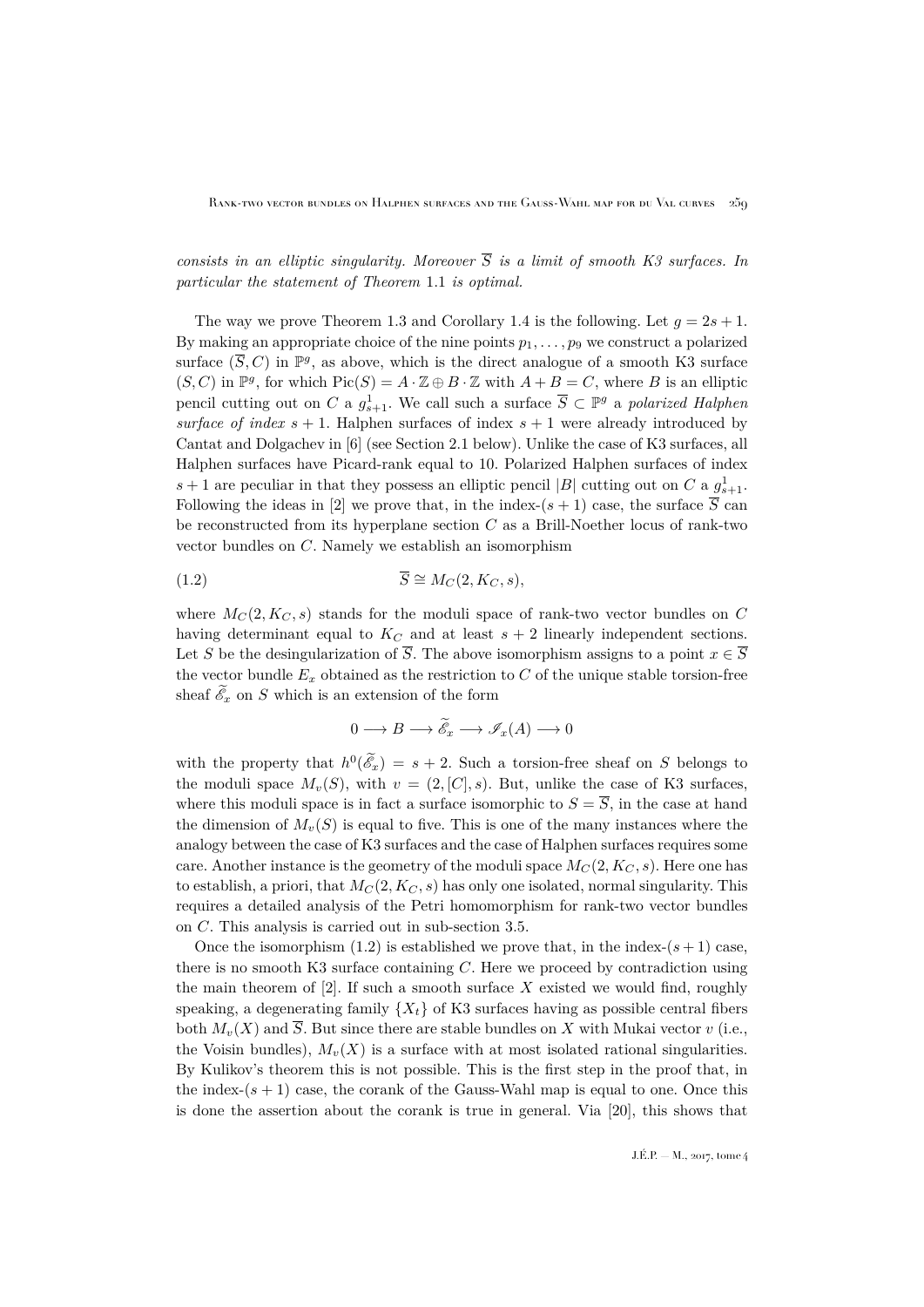for a general du Val curve C of odd genus,  $\overline{S} \in \mathbb{P}^g$  is the unique surface having C as canonical section.

*Acknowledgements*. — It is a pleasure to thank Giulia Saccà for many interesting conversations on the subject of this paper. Her help was decisive in wrapping up the proof of the main theorem in the last section. We also thank Marco Franciosi for very useful conversations about the Clifford index for singular curves and the referee for pointing out to us a missing reference.

#### 2. Halphen surfaces and du Val curves

<span id="page-4-1"></span><span id="page-4-0"></span>2.1. Basic definitions.  $-$  Let  $\tau : S' \to \mathbb{P}^2$  be the blow-up of  $\mathbb{P}^2$  at 9 (possibly infinitely near) points  $p_1, \ldots, p_9 \in \mathbb{P}^2$ . Assume there is a unique cubic  $J_0$  through  $p_1, \ldots, p_9 \in \mathbb{P}^2$ . Let J' be the proper transform of  $J_0$  in  $S'$ .

$$
\{J'\} = |-K_{S'}|, \quad J'^2 = 0.
$$

DEFINITION 2.1. — S' is said to be unnodal if it contains no  $(-2)$ -curves.

### DEFINITION 2.2

(a) The points  $p_1, \ldots, p_9$  are said to be k-Halphen general if  $h^0(J', \mathcal{O}_{J'}(hJ')) = 0$ , for  $1 \leqslant h \leqslant k$ , i.e., if  $h^0(S', \mathscr{O}_{S'}(hJ')) = 1$ , for  $1 \leqslant h \leqslant k$ .

(b) The points  $p_1, \ldots, p_9$  are said to be k-general if they are k-Halphen general, and if  $S'$  is unnodal.

REMARK (on terminology).  $-$  In [\[1\]](#page-29-0), a set of nine points for which  $S'$  is unnodal was called Cremona general and a set of k-Halphen general points was called 3k-Halphen general. We decided to follow [\[6\]](#page-29-4) which preceded [\[1\]](#page-29-0).

EXAMPLE 2.3 (see [\[1\]](#page-29-0)).  $-$  The points

$$
(-2,3), (-1,-4), (2,5), (4,9), (52,375), (5234,37866), (8,-23), (43,282), \left(\frac{1}{4}, -\frac{33}{8}\right)
$$

are k-general for every k.

Let  $\ell \subset S'$  be the proper transform of a line in  $\mathbb{P}^2$ , and  $E_1, \ldots, E_9$  the exceptional divisors of  $\tau$  so that

$$
J'=3\ell-E_1-\cdots-E_9.
$$

DEFINITION 2.4. — A du Val curve of genus g is a degree-3g plane curve  $C_0$  having a point of multiplicity g in  $p_1, \ldots, p_8$ , a point of multiplicity  $g - 1$  in  $p_9$ , and no other singularities. On  $S'$  we have:

$$
C' = 3g\ell - gE_1 - \dots - gE_8 - (g-1)E_9, \quad C \cdot J' = 1, \quad \dim |C'| = g.
$$

REMARKS.  $-$  We work on  $S'$ .

(a) As soon as  $p_1, \ldots, p_9$  are 1-Halphen general, a du Val curve exists.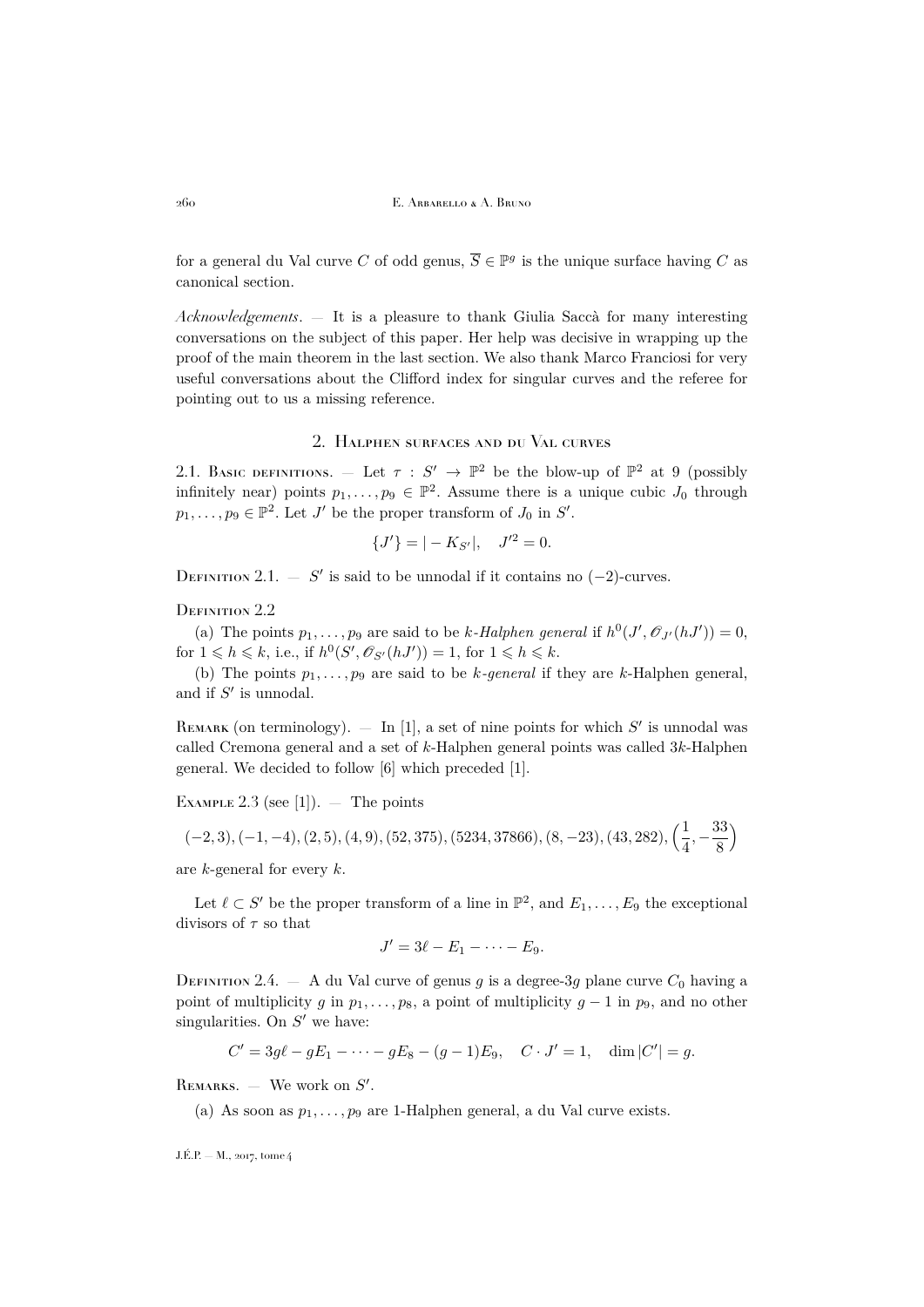(b)  $C' \cap J' = \{p_{10}\}\$ , so that  $p_{10}$  is a fixed point for  $|C'|$ . The base point

$$
p_{10} = p_{10}(g)
$$

plays an important role.

(c)  $C' = gJ' + E_9$ , so that  $|C' - J'|$  is a du Val linear system of genus  $g - 1$ . Thus the linear system  $|C'|$  contains a reducible element formed by a du Val curve of genus  $g-1$  and the elliptic curve J' meeting at  $p_{10}$ .

Now blow up  $S'$  at  $p_{10}$  and use the following notation:

<span id="page-5-0"></span>(2.1) 
$$
\sigma : S \longrightarrow S' \text{ is the blow-up,}
$$

$$
E_{10} = \sigma^{-1}(p_{10}),
$$

$$
J' = \sigma^{-1}(J') \text{ (with a slight abuse of notation),}
$$

$$
J = \text{proper transform of } J',
$$

$$
C = \text{proper transform of } C',
$$

Then

<span id="page-5-1"></span>(2.2)  
\n
$$
J' = J + E_{10},
$$
\n
$$
C = 3g\ell - gE_1 - \dots - gE_8 - (g - 1)E_9 - E_{10},
$$
\n
$$
J^2 = -1, \quad C \cdot J = 0, \quad \dim |C| = g,
$$
\n
$$
\phi = \phi_{|C|} : S \longrightarrow \overline{S} \subset \mathbb{P}^g,
$$
\n
$$
S \setminus J \stackrel{\phi}{\cong} \overline{S} \setminus \{\text{pt}\},
$$
\n
$$
\phi(J) = \{\text{pt}\} = \{\text{an elliptic singularity of } \overline{S}\}.
$$

DEFINITION 2.5. — The pair  $(\overline{S}, C)$  is a polarized Halphen surface (of genus g).

Proposition 2.6 (Arbarello, Bruno, Sernesi [\[3\]](#page-29-1)).  $-\overline{S}$  *is a limit of smooth K3 surfaces*  $in \mathbb{P}^g$ .

<span id="page-5-2"></span>THEOREM 2.7 (Nagata [\[16\]](#page-29-7), and de Fernex [\[8\]](#page-29-8)).  $-$  *Suppose*  $p_1, \ldots, p_9$  *are k*-general. Let  $D = d\ell - \sum_i \nu_i E_i$  be an effective divisor with  $d \leqslant 3k$  and such that  $D \cdot J' = 0$ . *Then*  $D = mJ'$  *for some m*.

DEFINITION 2.8 (Cantat-Dolgachev [\[6\]](#page-29-4)).  $-$  Let m be a positive integer. Then S' is a Halphen surface of index m if  $p_1, \ldots, p_9$  are k-Halphen general for  $k \leq m-1$  but are not m-Halphen general. Equivalently, if:

- (i)  $\mathscr{O}_{J'}(mJ') = \mathscr{O}_{J'}$ ,
- (ii)  $\mathscr{O}_{J'}(hJ') \neq \mathscr{O}_{J'}$ ,  $1 \leq h \leq m-1$ .

If  $S'$  is a Halphen surface of index m, we will also say that the blow-up S of  $S'$  at  $p_{10}(g)$  is a Halphen surface surface of index m.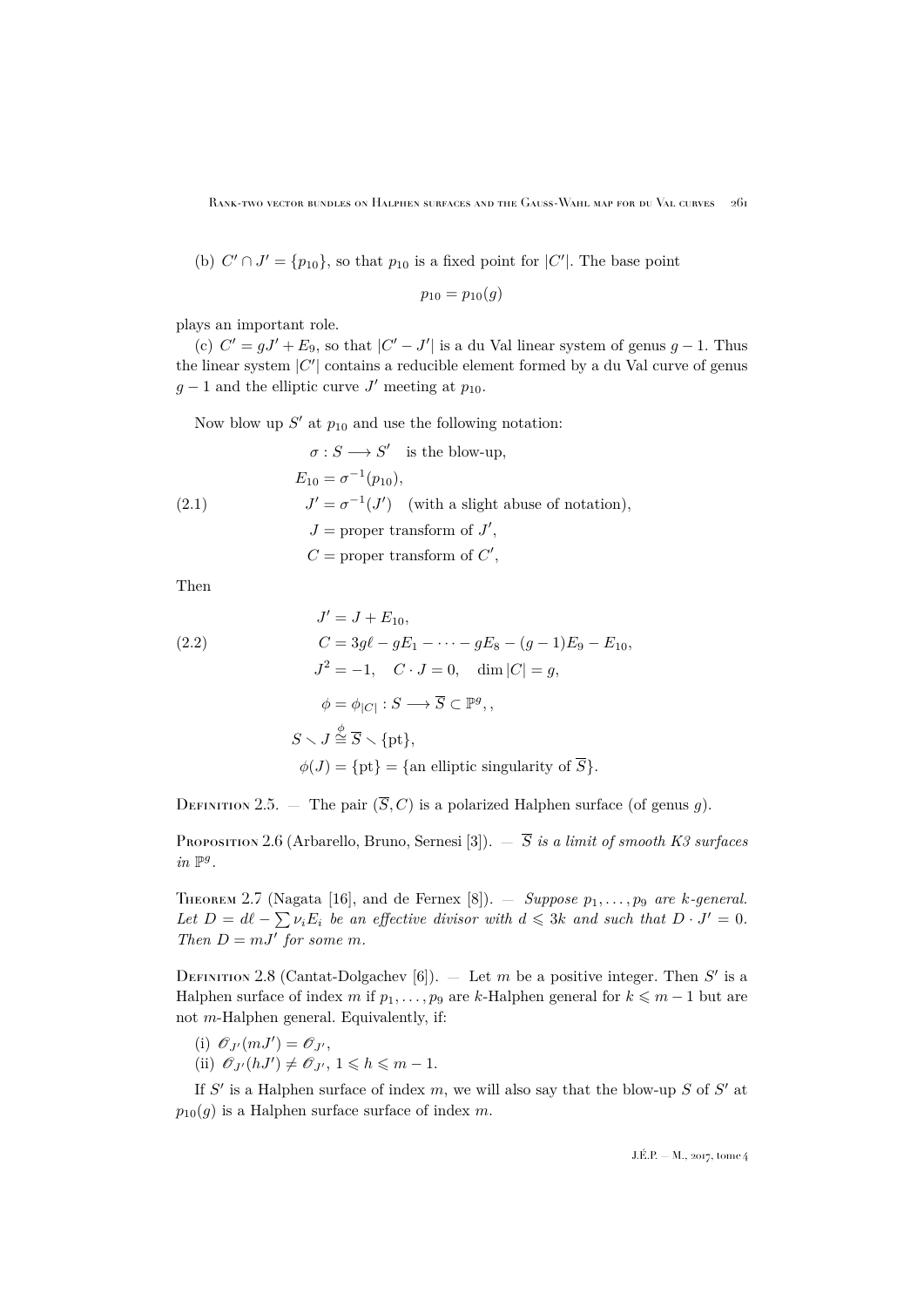## 3. GENUS- $(2s + 1)$  polarized Halphen surfaces of index  $(s + 1)$

<span id="page-6-0"></span>From now on, S' is a Halphen surface of index  $s + 1$ , with  $s \ge 6$ , and C is a du Val curve of genus  $g = 2s + 1$  on S'. We refer to notation [\(2.1\)](#page-5-0) and [\(2.2\)](#page-5-1), and we denote by B the pencil  $B = (s + 1)J'$  on S. On S we have:

$$
J' = J + E_{10}, \quad J'^2 = 0, \quad J' \cdot J = 0, \quad K_S = -J = -J' + E_{10}
$$
  
\n
$$
F := E_9 - E_{10}, \quad F^2 = -2, \quad J' \cdot F = 1
$$
  
\n
$$
C = gJ' + F, \quad g = 2s + 1, \quad C_{|J} = \mathcal{O}_J
$$
  
\n
$$
A = sJ' + F = (g - s - 1)J' + F
$$
  
\n
$$
B = (s + 1)J', \quad C = A + B.
$$

We set

$$
B_{|C} = \xi, \quad A_{|C} = \eta.
$$

We also assume that  ${\cal J}$  is smooth.

## 3.1. Preliminary computations

<span id="page-6-1"></span>PROPOSITION 3.1.  $-$  *Suppose S is a Halphen surface of index*  $(s+1)$ *. Then we have:* 

- (i)  $h^0(S, \mathscr{O}_S(B)) = 2, \qquad h^1(S, \mathscr{O}_S(B)) = 1, \qquad h^2(S, \mathscr{O}_S(B)) = 0,$
- (ii)  $h^0(S, \mathscr{O}_S(2B)) = 3, \qquad h^1(S, \mathscr{O}_S(2B)) = 2, \qquad h^2(S, \mathscr{O}_S(2B)) = 0,$
- (iii)  $h^0(S, \mathscr{O}_S(2B J)) = 2, \quad h^1(S, \mathscr{O}_S(2B J)) = 1, \quad h^2(S, \mathscr{O}_S(2B J)) = 0,$
- (iv)  $h^0(S, \mathscr{O}_S(A B)) = 0, \quad h^1(S, \mathscr{O}_S(A B)) = 1, \quad h^2(S, \mathscr{O}_S(A B)) = 0,$
- (v)  $h^0(S, \mathscr{O}_S(B-A)) = 0, \quad h^1(S, \mathscr{O}_S(B-A)) = 1, \quad h^2(S, \mathscr{O}_S(B-A)) = 0.$

*Proof.* – By hypothesis, the pencil  $(s + 1)J'$  on S' is base-point free, and since S is Halphen of index  $(s + 1)$  we have

$$
h^{0}(S, B) = h^{0}(S', \mathscr{O}_{S'}((s+1)J')) = 2.
$$

On the other hand  $h^2(S, B) = 0$ , and from the Riemann-Roch theorem on S we get (i).

We also have  $h^2(S, \mathscr{O}_S(2B-J)) = h^2(S, \mathscr{O}_S(2B)) = 0$ . Since  $\mathscr{O}_J(2B) = \mathscr{O}_J$ , and |B| is base-point free, from the exact sequence

$$
0 \longrightarrow \mathscr{O}_S(2B - J) \longrightarrow \mathscr{O}_S(2B) \longrightarrow \mathscr{O}_J(2B) \longrightarrow 0
$$

we get that

$$
h^{0}(S, \mathscr{O}_{S}(2B-J)) = h^{0}(S, \mathscr{O}_{S}(B)) - 1 \text{ and } h^{1}(S, \mathscr{O}_{S}(2B-J)) = h^{1}(S, \mathscr{O}_{S}(B)) - 1.
$$
  
From

From

$$
0 \longrightarrow \mathscr{O}_S(B) \longrightarrow \mathscr{O}_S(2B) \longrightarrow \mathscr{O}_B(2B) \longrightarrow 0
$$

and again base-point freeness of  $|B|$ , we deduce

$$
h^{0}(S, \mathscr{O}_{S}(2B)) = 3, \quad h^{1}(S, \mathscr{O}_{S}(2B)) = 2, \quad h^{2}(S, \mathscr{O}_{S}(2B)) = 0,
$$

and

$$
h^{0}(S, \mathscr{O}_{S}(2B - J)) = 2, \quad h^{1}(S, \mathscr{O}_{S}(2B - J)) = 1,
$$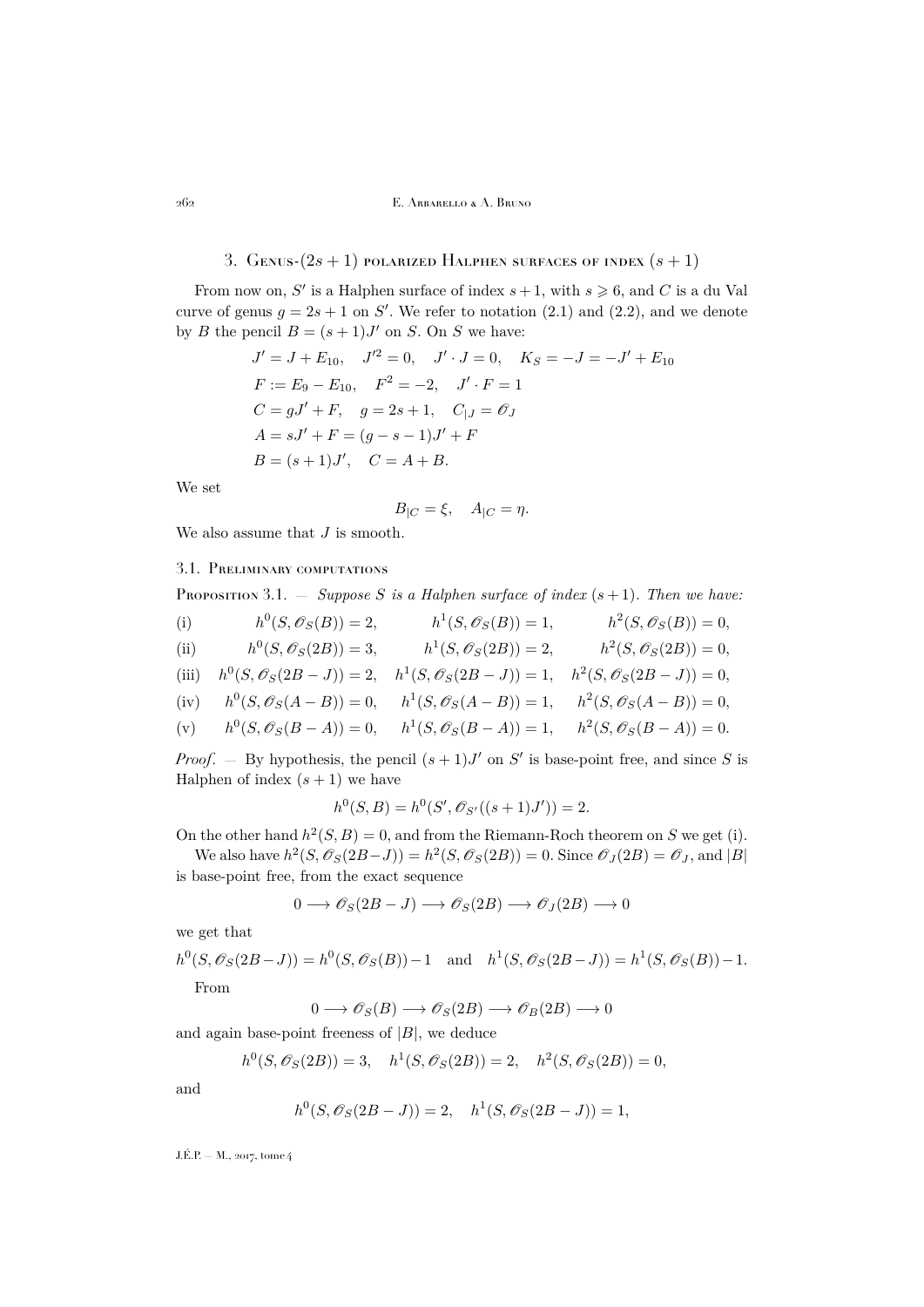yielding (ii) and (iii). We finally prove (iv) and (v). We have

$$
B - A = J' - F = J + 2E_{10} - E_9, \quad B - A - J = 2E_{10} - E_9,
$$

so that

$$
h^{0}(S, \mathscr{O}_{S}(A - B)) = h^{2}(S, \mathscr{O}_{S}(B - A - J)) = 0,
$$
  

$$
h^{2}(S, \mathscr{O}_{S}(B - A)) = h^{0}(S, \mathscr{O}_{S}(A - B - J)) = 0.
$$

From the Riemann-Roch theorem,

$$
\chi(S, \mathscr{O}_S(B-A)) = h^0(S, \mathscr{O}_S(B-A)) - h^1(S, \mathscr{O}_S(B-A))
$$

$$
= 1 + \frac{(B-A)^2}{2} = 1 - 2 = -1.
$$

Since  $J$  is irreducible, from

$$
0 \longrightarrow \mathscr{O}_S(J - E_9) \longrightarrow \mathscr{O}_S(J - E_9 + 2E_{10}) \longrightarrow \mathscr{O}_{2E_{10}}(J - E_9 + 2E_{10}) \longrightarrow 0
$$

we get

$$
h^{0}(\mathscr{O}_{S}(B-A)) = h^{0}(\mathscr{O}_{S}(J - E_{9})) = 0,
$$

so that

$$
h^1(\mathscr{O}_S(B-A))=1.
$$

Finally  $h^0(S, \mathscr{O}_S(A-B)) = h^2(S, \mathscr{O}_S(A-B)) = 0$  and, again from the Riemann-Roch theorem we get  $h^1(\mathscr{O}_S(A-B))=1$ .

<span id="page-7-1"></span>PROPOSITION 3.2.  $-$  |A| *is a base point free linear system of du Val curves of genus s*, *whose general element is Brill-Noether general. The pair*  $(\overline{S}, A)$  *is a polarized Halphen surface of genus* s *which is cut out by quadrics. In particular:*

(i) 
$$
h^0(S, \mathcal{O}_S(A)) = s + 1,
$$
  $h^1(S, \mathcal{O}_S(A)) = 1,$   $h^2(S, \mathcal{O}_S(A)) = 0,$ 

(ii) 
$$
h^0(S, \mathcal{O}_S(A - J)) = s
$$
,  $h^1(S, \mathcal{O}_S(A - J)) = 0$ ,  $h^2(S, \mathcal{O}_S(A - J)) = 0$ ,

(iii) 
$$
h^0(S, \mathcal{O}_S(2A)) = 4s - 2
$$
,  $h^1(S, \mathcal{O}_S(2A)) = 1$ ,  $h^2(S, \mathcal{O}_S(2A)) = 0$ .

*Finally, if*  $A \in |A|$  *is a reducible member, then*  $A = kJ' + (k-1)E_{10} + A_{s-k}$  *where*  $k \geq 1$  and  $A_{s-k} = (s-k)J' + E_9$  *is a du Val integral curve of genus*  $s-k$ *. (The linear system*  $|A_{s-k}|$  *will have a base point*  $p_{10}(s-k)$ *.*)

*Proof.* – Since 
$$
B_{|J} = C_{|J} = \mathcal{O}_J
$$
 we also have

$$
(3.1) \t\t A_{|J} = \mathcal{O}_J.
$$

Hence  $|A|$  is a base-point-free linear system of du Val curves of genus s. A consequence of  $(3.1)$  is that

<span id="page-7-0"></span>
$$
p_{10}(g) = p_{10}(s).
$$

A general member of  $|A|$  is Brill-Noether general by Theorem [1.2,](#page-2-3) since S is unnodal and of index  $s+1$ . As for all du Val curves, we get (i) and (ii) from the exact sequence:

$$
0 \longrightarrow \mathscr{O}_S(A-J) \longrightarrow \mathscr{O}_S(A) \longrightarrow \mathscr{O}_J(A) \longrightarrow 0.
$$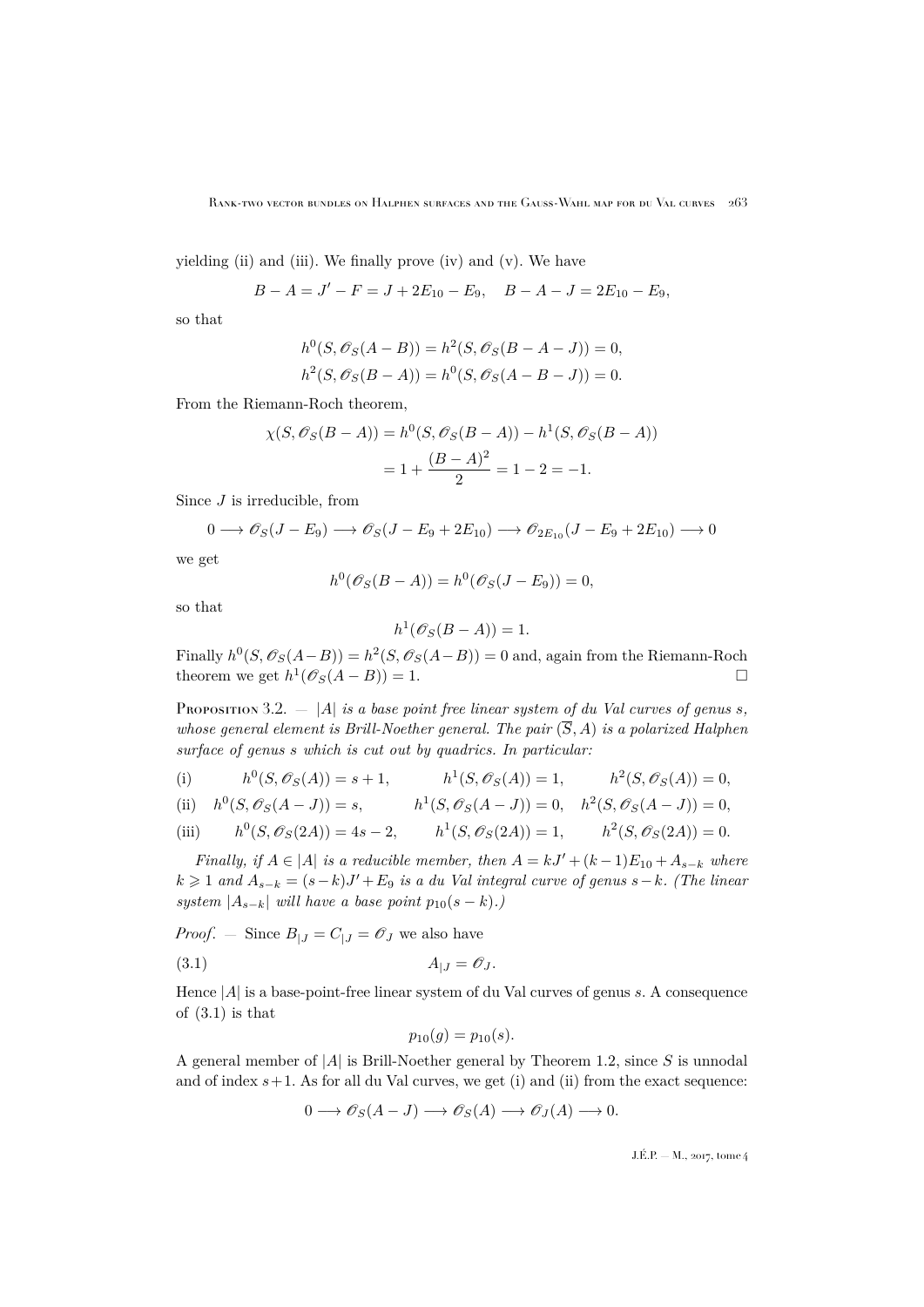As far as (iii) is concerned, consider the sequence

$$
0 \longrightarrow \mathscr{O}_S(2A-J) \longrightarrow \mathscr{O}_S(2A) \longrightarrow \mathscr{O}_J(2A) \longrightarrow 0.
$$

Since  $\mathscr{O}_J(2A) = \mathscr{O}_J$ , and

$$
h^{2}(S, \mathscr{O}_{S}(2A-J)) = h^{2}(S, \mathscr{O}_{S}(2A)) = 0,
$$

we get  $h^1(S, \mathscr{O}_S(2A)) \neq 0$ . On the other hand, if we restrict 2A to A and if we notice that  $2A_{|A}$  is not special, we get a surjection  $H^1(S, \mathcal{O}_S(A)) \to H^1(S, \mathcal{O}_S(2A))$ . Recall from (i) that  $h^1(S, \mathscr{O}_S(A)) = 1$ , so that  $h^1(S, \mathscr{O}_S(2A)) = 1$ . From the Riemann-Roch theorem we then obtain  $h^0(S, \mathscr{O}_S(2A)) = 2 + 2A^2 = 4s - 2$ . Since  $s \ge 5$ , and since the curve  $A \subset \mathbb{P}^{s-1}$  is Brill-Noether general, it must be cut out by quadrics. On the other hand, A is the hyperplane section of the surface  $\overline{S} \subset \mathbb{P}(H^0(S, \mathscr{O}_S(A))) = \mathbb{P}^s$ , so that  $\overline{S}$  must be cut out by quadrics as well. Let us now come to the last point of the proposition. Let  $A \in |A|$  a reducible element and consider the blow-up  $\sigma : S \to S'$  of S' at  $p_{10}$ . Let us write  $A = \sigma^*(A') - E_{10}$ , and let  $Y' \subset S'$  be the irreducible component of A' intersecting J', i.e.,  $J' \cap Y' = p_{10}$ . We then have  $(A' - Y') \cdot J' = 0$ , and since the points  $p_1, \ldots, p_9$  are s-general, from Theorem [2.7](#page-5-2) we get that  $(A' - Y') = kJ'$  for some  $k \geqslant 1$ . On S we have:

$$
sJ' + F = A = kJ' + \sigma^*(Y') - E_{10},
$$

where  $\sigma^*(Y') - E_{10}$  is effective, so that  $s > k$ . Thus  $A_{s-k} := \sigma^*(Y') - E_{10}$  is a du Val curve of genus  $s - k$ .

<span id="page-8-0"></span>Proposition 3.3. — *We have:*  $B_{|C} = \xi = g_{s+1}^1$  *and*  $A_{|C} = \eta = g_{3s-1}^s$ *. Both*  $\xi$  *and*  $\eta$ *are base point free and the quadratic hull of*

$$
\phi_{\eta}(C) \subset \mathbb{P}(H^0(C, \mathcal{O}_C(\eta))) = \mathbb{P}(H^0(S, \mathcal{O}_S(A))) = \mathbb{P}^s
$$

 $is\ \overline{S}$ .

*Proof.* — Since  $B - C = -A$ , from the exact sequence

$$
0 \longrightarrow \mathscr{O}_S(B-C) \longrightarrow \mathscr{O}_S(B) \longrightarrow \mathscr{O}_C(\xi) \longrightarrow 0,
$$

using Proposition [3.2](#page-7-1) (ii), and the Riemann-Roch, and Serre's duality theorems we obtain  $h^0(C, \mathscr{O}_C(\xi)) = 2$ . From this we also deduce that

$$
h^{0}(S, \mathscr{O}_{S}(A)) = h^{0}(C, \mathscr{O}_{C}(\eta)) = s + 1.
$$

Since  $|A|$  is a du Val system of curves of genus s whose general member is Brill-Noether general, |A| is also quadratically normal on S and the image  $\overline{S} \subset \mathbb{P}(H^0(S, \mathscr{O}_S(A)))$  is generated by quadrics. Consider the exact sequence

$$
0 \longrightarrow \mathscr{O}_S(2A - C) \longrightarrow \mathscr{O}_S(2A) \longrightarrow \mathscr{O}_C(2\eta) \longrightarrow 0.
$$

From Proposition [3.1](#page-6-1) (iv), Proposition [3.2](#page-7-1) (iii) and the Riemann-Roch theorem on C, we get that the restriction map induces an isomorphism

$$
H^0(S, \mathscr{O}_S(2A)) \cong H^0(C, \mathscr{O}_C(2\eta))
$$

 $J.E.P. = M$ , 2017, tome 4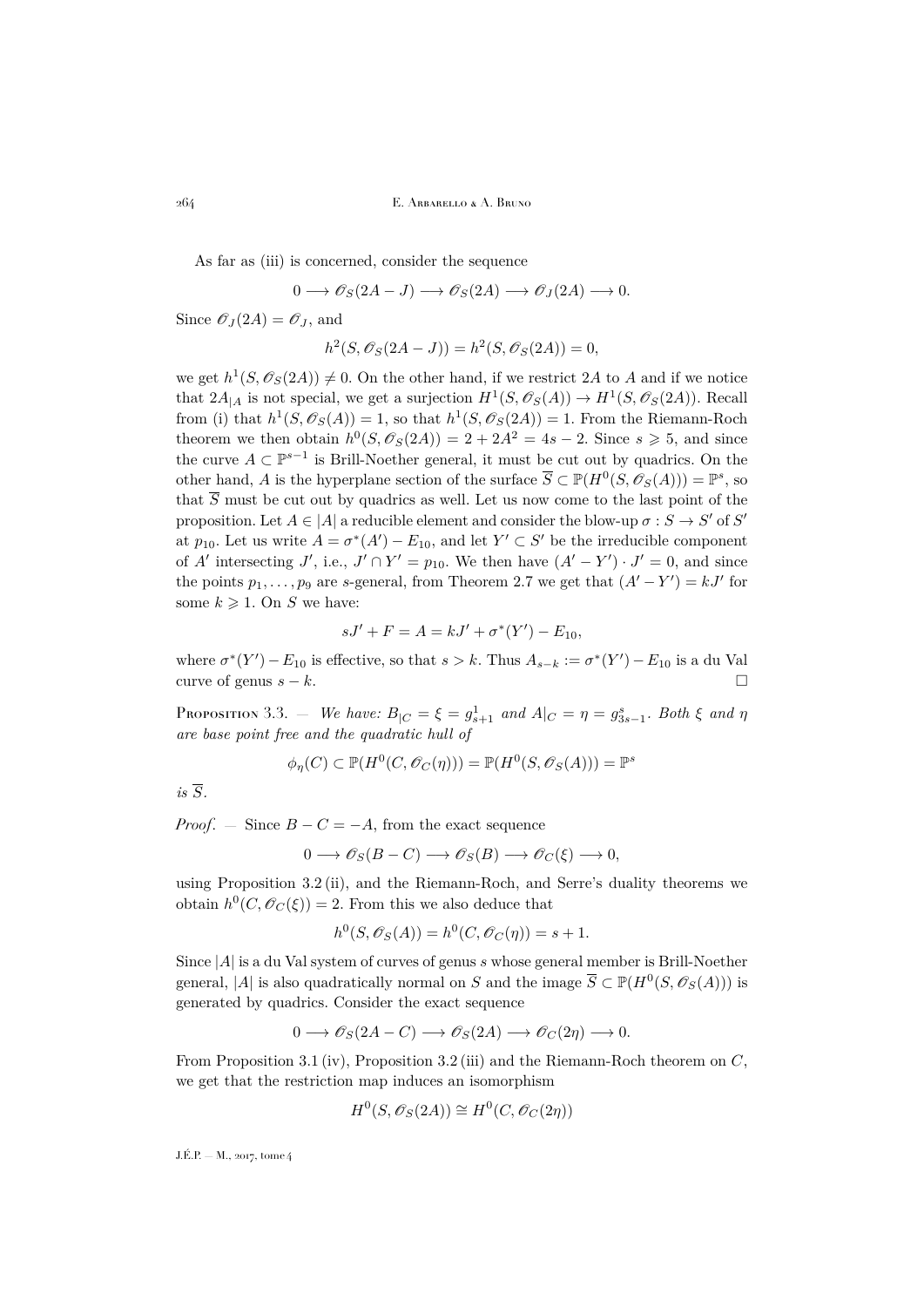and that

$$
h^{0}(S, \mathscr{O}_{S}(2A)) = h^{0}(C, \mathscr{O}_{C}(2\eta)) = 4s - 2.
$$

From the surjective homomorphism

$$
S^2(H^0(C, \mathcal{O}_C(\eta))) = S^2(H^0(S, \mathcal{O}_S(A))) \longrightarrow H^0(S, \mathcal{O}_S(2A)) = H^0(C, \mathcal{O}_C(2\eta))
$$

we see that the intersection of all the quadrics containing  $\phi_n(C)$ , i.e., the quadratic hull of  $(C, \eta)$ , is  $\overline{S}$ .

3.2. On some extensions of torsion-free sheaves on  $S$ . – For  $x \in S$  we want to study coherent sheaves on  $S$  which are extensions:

<span id="page-9-0"></span>(3.2) 
$$
0 \longrightarrow \mathcal{O}_S(B) \longrightarrow \mathcal{E}_x \longrightarrow \mathcal{I}_x(A) \longrightarrow 0.
$$

Such extensions are, a priori, only torsion-free sheaves on S, and are classified by  $\text{Ext}^1(\mathscr{I}_x(A), \mathscr{O}_S(B))$ . From the local to global spectral sequence for the Ext-functors we get an exact sequence:

$$
0 \longrightarrow H^1(\mathcal{H}om(\mathcal{I}_x(A), B)) \longrightarrow \text{Ext}^1(\mathcal{I}_x(A), \mathcal{O}_S(B))
$$
  

$$
\longrightarrow H^0(\mathcal{E}xt^1(\mathcal{I}_x(A), B)) \longrightarrow H^2(\mathcal{H}om(\mathcal{I}_x(A), B)) \longrightarrow 0.
$$

Lemma 3.4. — *We have*

$$
\mathcal{H}om(\mathcal{I}_x(A), \mathcal{O}_S(B)) = \mathcal{H}om(\mathcal{O}_S(A), \mathcal{O}_S(B)) = \mathcal{O}_S(B - A)
$$

and  $\mathscr{E}xt^1(\mathscr{I}_x(A),\mathscr{O}_S(B))=\mathbb{C}_x,$ 

*so that*  $H^2(\mathcal{H}om(\mathcal{I}_x(A), \mathcal{O}_S(B))) = 0$ *. Moreover,* dim  $\text{Ext}^1(\mathcal{I}_x(A), \mathcal{O}_S(B)) = 2$ *.* 

*Proof.* — Since S is regular, for  $x \in S$ , a locally free resolution of  $\mathscr{O}_x$  is given by the Koszul complex

$$
0 \longrightarrow \mathscr{O}_S \longrightarrow \mathscr{O}_S^2 \longrightarrow \mathscr{O}_S \longrightarrow \mathscr{O}_x \longrightarrow 0.
$$

Applying  $\mathscr{H}om(-,\mathscr{O}_S(B))$  and taking cohomology we get

$$
\mathscr{E}xt^1(\mathscr{O}_x(A),\mathscr{O}_S(B))=0.
$$

From

$$
0 \longrightarrow \mathscr{I}_x(A) \longrightarrow \mathscr{O}_S(A) \longrightarrow \mathscr{O}_x(A) \longrightarrow 0
$$

we get

$$
\mathscr{H}\!\mathit{om}(\mathscr{I}_x(A), \mathscr{O}_S(B)) = \mathscr{H}\!\mathit{om}(\mathscr{O}_S(A), \mathscr{O}_S(B)) = \mathscr{O}_S(B-A).
$$

It follows that

$$
H^2(\mathcal{H}om(\mathcal{I}_x(A),\mathcal{O}_S(B)))=H^2(\mathcal{H}om(\mathcal{O}_S(A),\mathcal{O}_S(B)))=H^2(\mathcal{O}_S(B-A))=0
$$

from Proposition [3.1](#page-6-1) (v). Always from Proposition 3.1 (v) we get

$$
0 \longrightarrow \mathbb{C} = H^1(\mathcal{H}om(\mathcal{I}_x(A), \mathcal{O}_S(B))) \longrightarrow \text{Ext}^1(\mathcal{I}_x(A), \mathcal{O}_S(B))
$$

$$
\longrightarrow H^0(\mathcal{E}xt^1(\mathcal{I}_x(A), \mathcal{O}_S(B))) = \mathbb{C} \longrightarrow 0. \quad \square
$$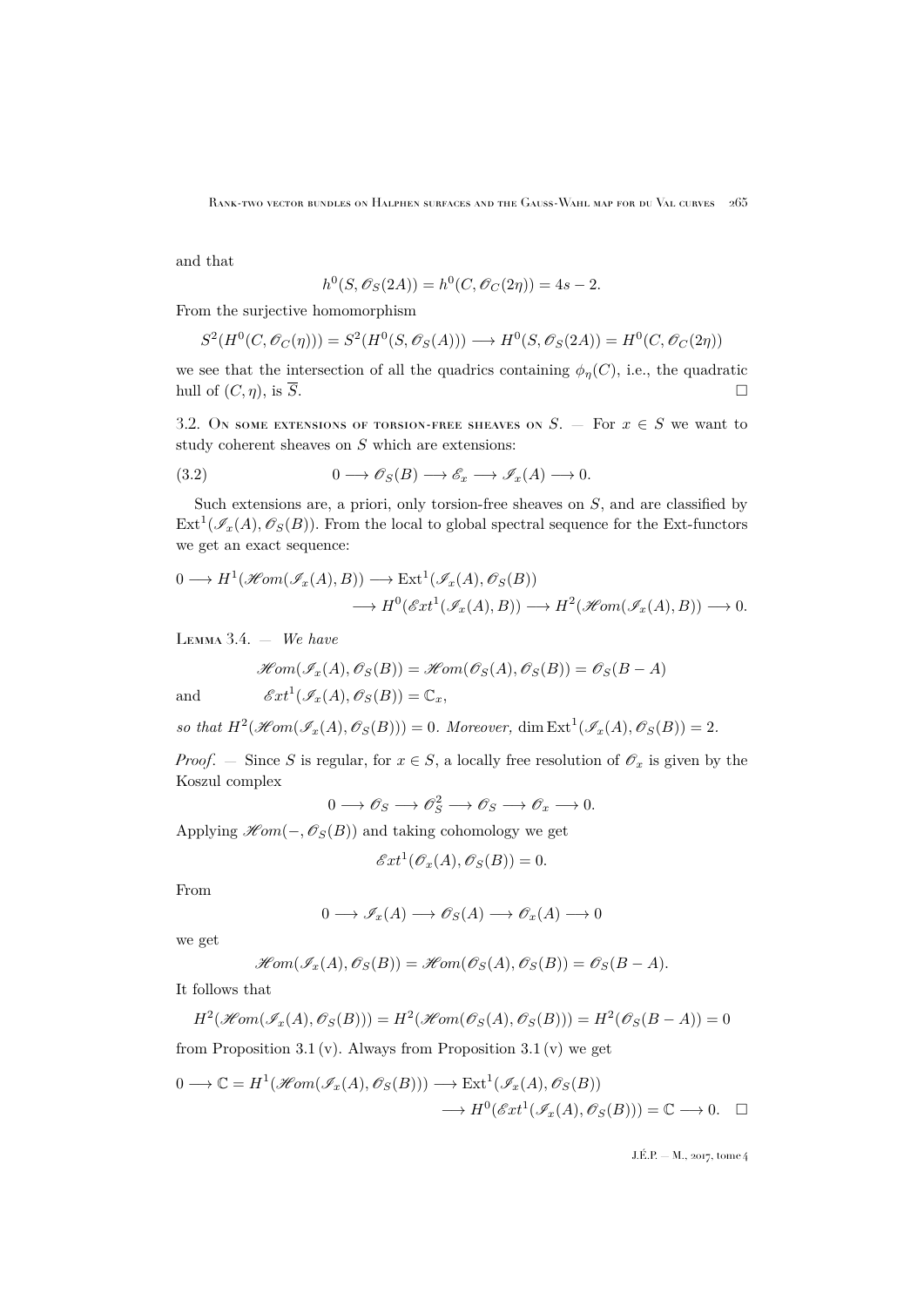Notice that  $H^1(\mathscr{H}om(\mathscr{I}_x(A),\mathscr{O}_S(B)))$  is naturally identified with

$$
H^1(\mathscr{O}_S(B-A)) = \text{Ext}^1(\mathscr{O}_S(A), \mathscr{O}_S(B)).
$$

We will show next that for every  $x \in S$  the space of isomorphism classes of non-split extensions [\(3.2\)](#page-9-0), which can be identified with  $\mathbb{P}(\text{Ext}^{1}(\mathscr{I}_{x}(A), \mathscr{O}_{S}(B)))$ , contains exactly one extension which is not locally free and exactly one extension with  $s + 2$ sections.

The next result is a direct consequence of Theorem 5.1.1 in [\[11\]](#page-29-9):

<span id="page-10-0"></span>Lemma 3.5. — *Extensions of the form* [\(3.2\)](#page-9-0) *which are not locally free are parametrized*  $by \text{ Ext}^1(\mathscr{O}_S(A), \mathscr{O}_S(B))$ *. In particular, for every*  $x \in S$  *there is, up to scalar, a unique non-split extension which is not locally free.*

*Proof.* – Following Theorem 5.1.1 in [\[11\]](#page-29-9), and using Proposition [3.1](#page-6-1) (v), we see that the cohomology group  $H^0(S, \mathscr{O}_S(A - B - J))$  vanishes, so that the Cayley-Bacharach property holds. From the proof of the Theorem 5.1.1 in [\[11\]](#page-29-9), it then follows that nonsplit extensions which are not locally free are all obtained from the unique non-split extension

<span id="page-10-1"></span>
$$
(3.3) \t 0 \longrightarrow \mathcal{O}_S(B) \longrightarrow \mathcal{E} \longrightarrow \mathcal{O}_S(A) \longrightarrow 0
$$

and sit in the diagram:

<span id="page-10-2"></span>(3.4)  
\n
$$
0 \longrightarrow \mathscr{O}_S(B) \longrightarrow \mathscr{E}_x \longrightarrow \mathscr{F}_x(A) \longrightarrow 0
$$
\n
$$
\downarrow \qquad \qquad \downarrow
$$
\n
$$
0 \longrightarrow \mathscr{O}_S(B) \longrightarrow \mathscr{E} \longrightarrow \mathscr{O}_S(A) \longrightarrow 0
$$
\n
$$
\downarrow \qquad \qquad \downarrow
$$
\n
$$
\mathbb{C}_x \longrightarrow \mathbb{C}_x
$$
\n
$$
\downarrow \qquad \qquad \downarrow
$$
\n
$$
0 \qquad 0 \qquad \qquad \square
$$

We will denote by  $y = p_{10}(s-1) \in J$  the unique base point of the du Val linear system  $|A-J|$ . The point y will be relevant also in the proof of Lemma [3.29](#page-24-0) below, and we will find it convenient to call it  $p_{11}$ .

<span id="page-10-3"></span>Lemma 3.6. — *Consider an extension of type* [\(3.2\)](#page-9-0)*.*

- (a) *For every*  $x \in S$ *, we have*  $h^2(S, \mathscr{E}_x(-J)) = 0$ *.*
- (b) If  $x \neq y$ , then  $h^1(S, \mathscr{E}_x(-J)) = 0$  and  $h^0(S, \mathscr{E}_x(-J)) = s$ .

(c) If  $x \neq y$ , the restriction map  $H^1(S, \mathscr{E}_x) \to H^1(J, \mathscr{E}_x|_J)$  is an isomorphism, and *we have an exact sequence*

$$
0 \longrightarrow \mathbb{C}^s \longrightarrow H^0(S, \mathscr{E}_x) \longrightarrow H^0(S, \mathscr{E}_{x|J}) \longrightarrow 0.
$$
  
(d) If  $x = y \in J$  then  $h^1(S, \mathscr{E}_x(-J)) = 1$  and  $h^0(S, \mathscr{E}_x(-J)) = s + 1$ .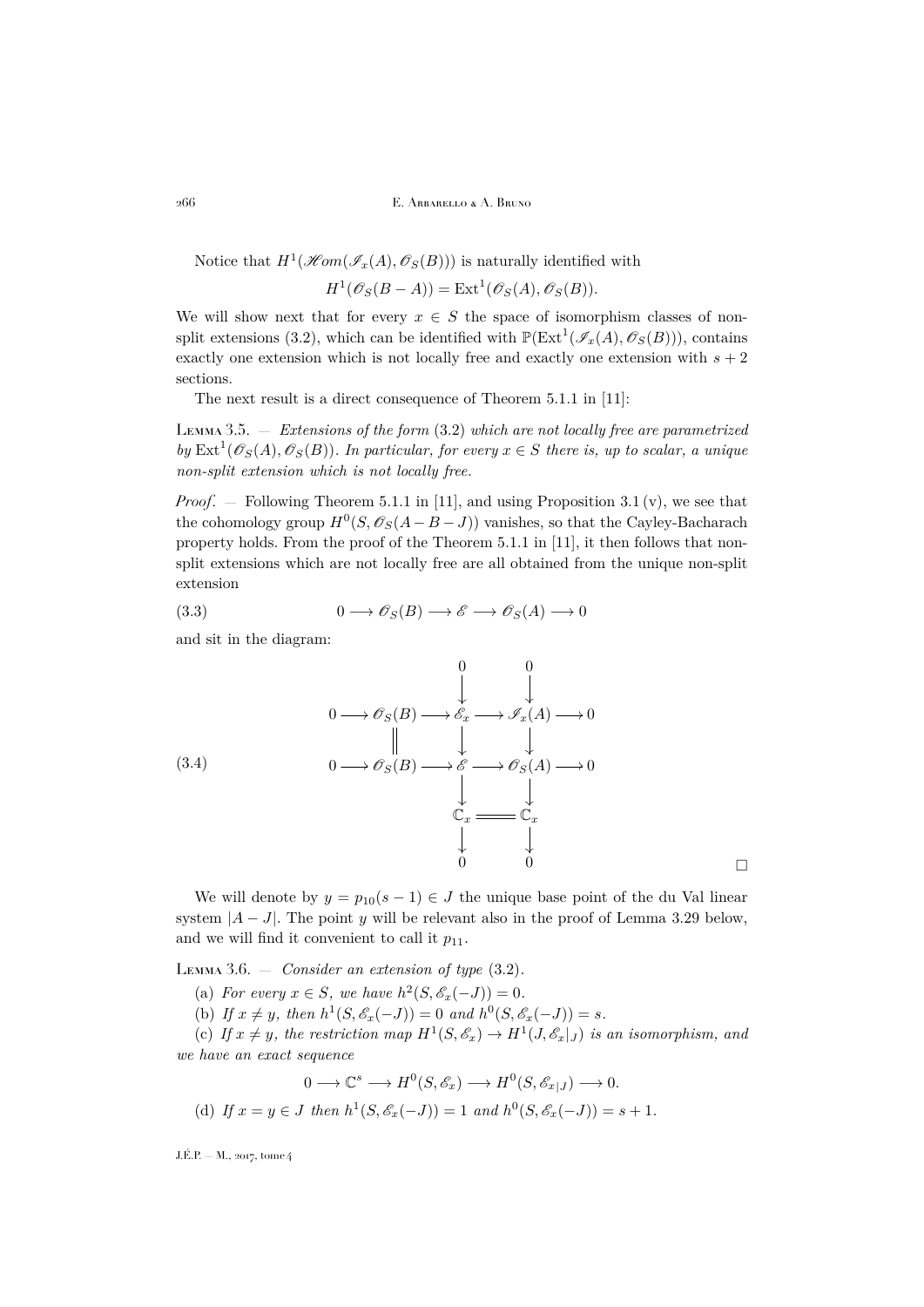*Proof*

(a) For any  $x \in S$ , consider the exact sequence

(3.5) 
$$
0 \longrightarrow \mathscr{O}_S(B-J) \longrightarrow \mathscr{E}_x(-J) \longrightarrow \mathscr{I}_x(A-J) \longrightarrow 0.
$$

Since  $B - J$  and  $A - J$  are effective, for any  $x \in S$ , we have  $h^2(S, \mathscr{E}_x(-J)) = 0$ .

(b) From the exact sequence

$$
0 \longrightarrow I_x(A-J) \longrightarrow \mathscr{O}_S(A-J) \longrightarrow (A-J)_{|x} \longrightarrow 0
$$

and from Proposition [3.2](#page-7-1)(ii), we get that  $h^1(S, I_x(A-J)) = 0$ , if and only if  $x \neq y$ . Since S is of index  $(s + 1)$ , we have that  $h^1(S, \mathcal{O}(B - J)) = 0$ , and hence  $h^1(S, \mathscr{E}_x(-J)) = 0$ , if and only if  $x \neq y$ .

(c) Follows at once from (a) and (b).

(d) If  $x = y$ , we have  $h^0(I_y(A-J)) = s$  and  $h^1(I_y(A-J)) = 1$ , so that  $h^1(S, \mathscr{E}_y(-J)) = 1$ . Since  $\chi(S, \mathscr{E}_y(-J)) = s$ , we must have  $h^0(S, \mathscr{E}_y(-J)) = s + 1$ .  $\Box$ 

<span id="page-11-1"></span>PROPOSITION 3.7. — *For every*  $x \in S$  *there exists a unique, up to a scalar, non-split extension* [\(3.2\)](#page-9-0) *such that*  $h^0(S, \mathscr{E}_x) = s + 2$ *. If*  $x \notin J$  *such an extension is a locally free sheaf and*  $\mathscr{E}_{x|J} = \mathscr{O}_J^2$ . If  $x \in J$  *such an extension is not locally free.* 

*Proof.* — We first observe that  $\chi(S, \mathscr{E}_x) = \chi(S, \mathscr{E}_x(-J)) = s$  for every  $x \in S$ . Since from Propostions [3.1](#page-6-1) (i) and [3.2](#page-7-1) (i) we have  $h^2(S, \mathscr{E}_x) = 0$ , it follows that  $h^0(S, \mathscr{E}_x) =$  $s + 2$  if and only if  $h^1(S, \mathscr{E}_x) = 2$ .

*Case*  $x \notin J$ . — In this case, restricting an extension of the form [\(3.2\)](#page-9-0) to J we get an extension

(3.6) 
$$
0 \longrightarrow \mathscr{O}_J \longrightarrow \mathscr{E}_x|_J \longrightarrow \mathscr{O}_J \longrightarrow 0
$$

yielding a homomorphism

<span id="page-11-0"></span>
$$
\rho: \text{Ext}^1_S(\mathscr{I}_x(A), \mathscr{O}_S(B)) \longrightarrow \text{Ext}^1_J(\mathscr{O}_J, \mathscr{O}_J) = H^1(J, \mathscr{O}_J).
$$

This homomorphism is surjective. Indeed, look at the subspace

$$
H^1(S, \mathscr{O}_S(B-A)) \cong H^1(\mathscr{H}\!\mathit{om}(\mathscr{I}_x(A), \mathscr{O}_S(B))) \subset \text{Ext}^1_S(\mathscr{I}_x(A), \mathscr{O}_S(B)).
$$

On this subspace  $\rho$  induces the restriction map

$$
H^1(S, \mathscr{O}_S(B-A)) \longrightarrow H^1(J, \mathscr{O}_J(B-A)) = H^1(J, \mathscr{O}_J)
$$

induced by

$$
0 \longrightarrow \mathscr{O}_S(B-A-J) \longrightarrow \mathscr{O}_S(B-A) \longrightarrow \mathscr{O}_J(B-A) \longrightarrow 0,
$$

which is an isomorphism. From [\(3.6\)](#page-11-0), we see that  $h^1(S, \mathscr{E}_x|_J) = 2$  or 1, depending on whether the extension class of  $\mathscr{E}_x|_J$  is zero or non-zero. It follows that, up to a non-zero scalar, there exists a unique extension  $\mathscr{E}_x$  whose class is in the kernel of  $\rho$ . For such an extension we have  $h^0(S, \mathscr{E}_x) = s + 2$ . By Lemma [\(3.5\)](#page-10-0), the extension  $\mathscr{E}_x$  is locally free because it does not come from a non-zero element of  $H^1(S, \mathscr{O}_S(B-A)).$ We interrupt the proof of Proposition [3.7](#page-11-1) to prove the following lemma.

<span id="page-11-2"></span>LEMMA 3.8. – *Consider the unique non-split extension* [\(3.3\)](#page-10-1). Then  $h^0(S, \mathscr{E}) = s + 2$ .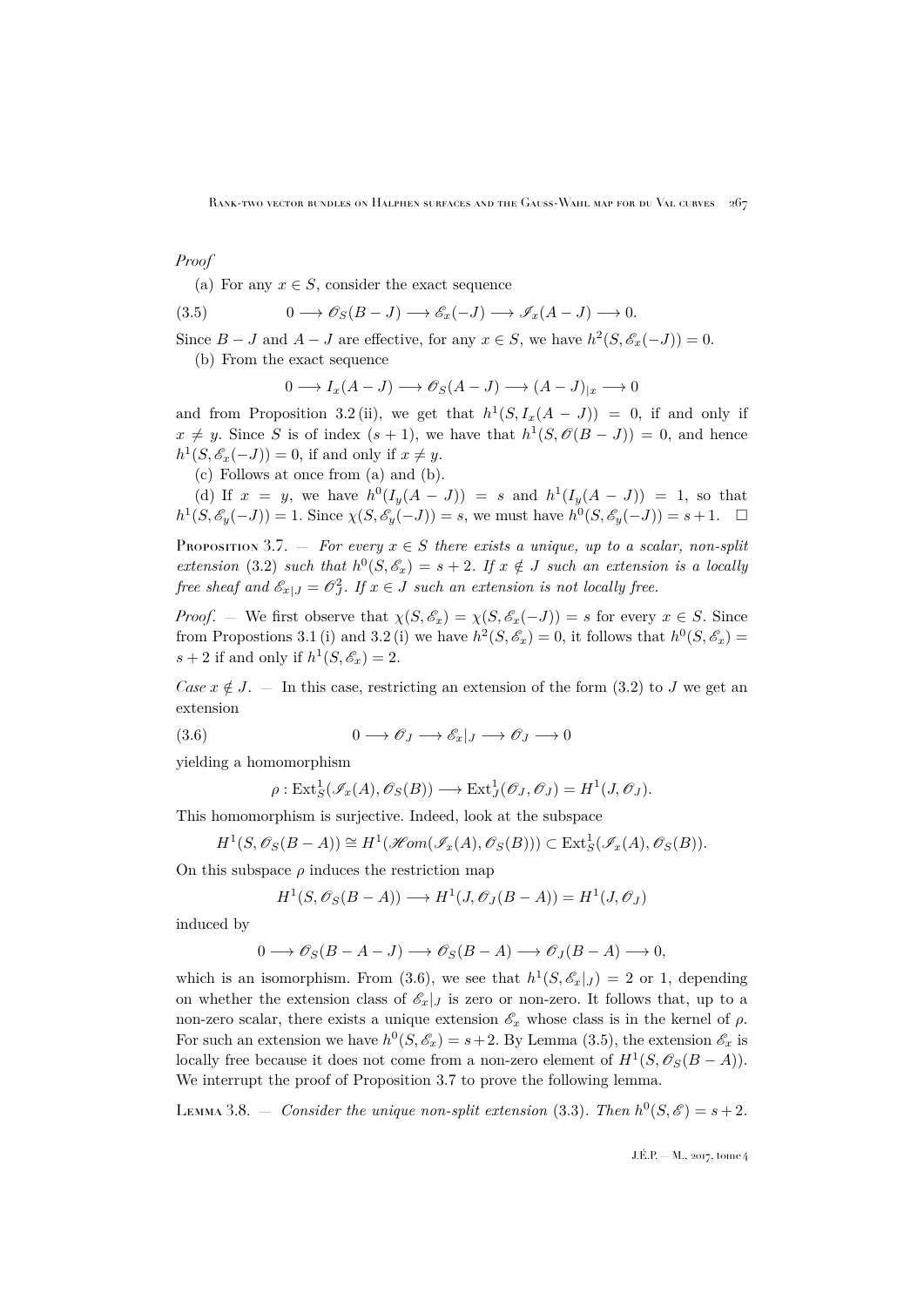*Proof.* — Indeed, consider a diagram [\(3.4\)](#page-10-2) where  $x \notin J$ , and where [\(3.6\)](#page-11-0) is non-split. We get  $h^1(S, \mathscr{E}_x|_J) = 1$ , so that, by Lemma [3.6,](#page-10-3)  $h^1(S, \mathscr{E}_x) = 1$ , and, as a consequence,  $h^0(S, \mathscr{E}_x) = s + 1$ . From diagram [\(3.4\)](#page-10-2) it follows that  $h^0(S, \mathscr{E}) \leq s + 2$ . Now look at the same diagram in the case in which [\(3.6\)](#page-11-0) is split. Then  $h^0(S, \mathscr{E}_x) = s + 2$ , so that  $h^0(S, \mathscr{E}) \geqslant s + 2.$ 

Let us resume the proof of Proposition [3.7.](#page-11-1)

*Case*  $x \in J$ . — In this case, from a local computation, we get that  $Tor^1(\mathscr{O}_x, \mathscr{O}_J) = \mathbb{C}_x$ , and  $\text{Tor}^1(\mathscr{I}_x, \mathscr{O}_J) = 0$ . This means that

$$
0 \longrightarrow \mathscr{O}_J \longrightarrow \mathscr{E}_{x|_J} \longrightarrow I_x|_J \longrightarrow 0
$$

is exact and that there is a an exact sequence

$$
0 \longrightarrow \text{Tor}^1(\mathscr{O}_x, \mathscr{O}_J) \cong \mathbb{C}_x \longrightarrow I_x|_J \longrightarrow \mathscr{O}_J(-x) \longrightarrow 0.
$$

Suppose first that  $\mathscr{E}_x$  is locally free. Then  $\mathscr{E}_x|_J$  is locally free as well, and by composition we get a surjection of locally free sheaves

$$
\mathscr{E}_x|_J \longrightarrow \mathscr{O}_J(-x) \longrightarrow 0.
$$

Hence we have an extension

$$
0 \longrightarrow \mathscr{O}_J(x) \longrightarrow \mathscr{E}_x|_J \longrightarrow \mathscr{O}_J(-x) \longrightarrow 0
$$

which splits since  $h^1(J, \mathscr{O}_J(2x))$  vanishes. In particular  $h^1(J, \mathscr{E}_x|_J) < 2$ , for all  $x \in J$ , whenever  $\mathscr{E}_x$  is locally free. Let us then consider an extension of the form [\(3.2\)](#page-9-0) which is not locally free. By diagram [\(3.4\)](#page-10-2), the restriction  $\mathscr{E}_x|_J$  is not torsion-free, and since  $\mathscr{O}_J$ is torsion-free, the torsion subsheaf of  $\mathscr{E}_x|_J$  is contained and hence isomorphic to  $\mathbb{C}_x$ , the torsion subsheaf of  $I_x|_J$ . Let E' be the torsion-free quotient of  $\mathscr{E}_x|_J$ . Then we have an exact sequence

$$
0\longrightarrow \mathbb{C}_x\longrightarrow \mathscr{E}_x|_J\longrightarrow E'\longrightarrow 0
$$

and an extension  $0 \to \mathscr{O}_J \to E' \to \mathscr{O}_J(-x) \to 0$  which is necessarily split because  $h^1(J,\mathscr{O}_J(x)) = 0$ . Then  $h^1(J,\mathscr{E}_x|_J) = h^1(S, E') = 2$ . From Lemma [3.6](#page-10-3) (a), we get  $h^1(S, \mathscr{E}_x) \geq 2$ , so that  $h^0(S, \mathscr{E}_x) \geq s+2$ . But  $\mathscr{E}_x$  is a subsheaf of  $\mathscr{E}$ , thus, by Lemma [3.8,](#page-11-2) we conclude that  $h^0(J,\mathscr{E}_x)=s+2$ .

<span id="page-12-0"></span>DEFINITION 3.9. — For every  $x \in S$ , we will denote by

(3.7) 
$$
e_x: \quad 0 \longrightarrow \mathscr{O}_S(B) \longrightarrow \widetilde{\mathscr{E}}_x \longrightarrow \mathscr{I}_x(A) \longrightarrow 0
$$

the unique non-split extension with  $h^0(S, \mathscr{E}_x) = s + 2$ , given by Proposition [3.7.](#page-11-1)

We now relativize this picture. We let T be a copy of S. Let p and q be the projections of  $S \times T$  to S and T respectively. Let  $\Delta \subset S \times T$  be the diagonal. It is straightforward to see that  $\mathscr{E}xt^1_{S\times T}(\mathscr{I}_{\Delta}(p^*A), p^*(B))$  is a rank 2 locally free sheaf on T whose fiber over  $x \in T$  is  $Ext^1(\mathscr{I}_x(A), B)$ . We denote by P the associated  $\mathbb{P}^1$ -bundle. The association  $x \mapsto [e_x]$  defines a section  $e : T \to \mathbf{P}$ . Let  $\phi$  and  $\psi$  be the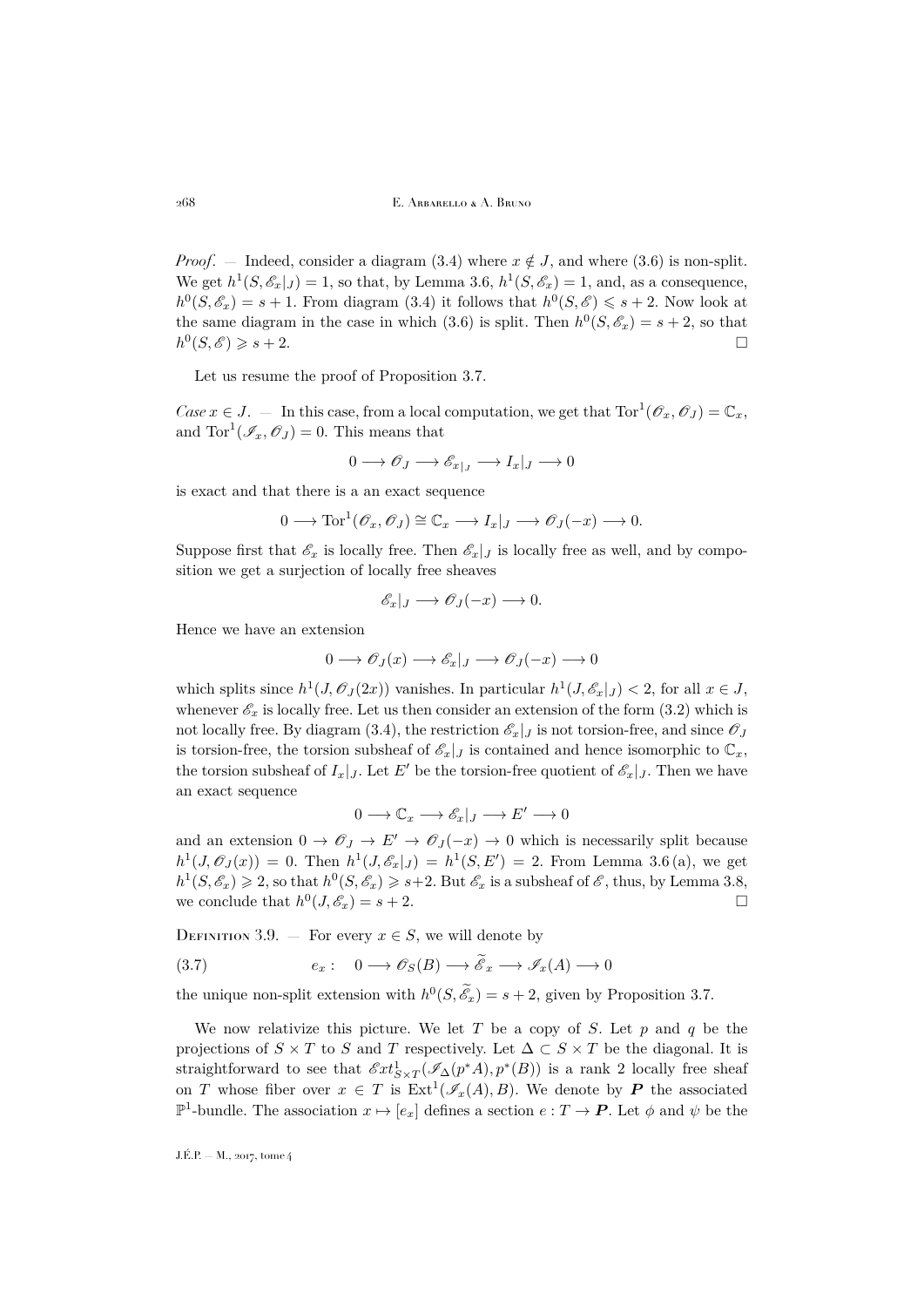projections from  $S \times P$  to  $S \times T$  and P, respectively. From Corollary 4.4 in [\[13\]](#page-29-10) we get a universal extension over  $S \times P$ 

<span id="page-13-1"></span>
$$
0 \longrightarrow \phi^*(p^*\mathscr{O}_S(B)) \otimes \psi^*(\mathscr{O}_{\mathbf{P}}(1)) \longrightarrow \mathscr{E}_{\mathbf{P}} \longrightarrow \phi^*(\mathscr{I}_{\Delta}(p^*\mathscr{O}_S(A)) \longrightarrow 0.
$$

If we identify T with its image in  $P$  via the section e, we get an extension over  $S \times T$ 

(3.8) 
$$
0 \longrightarrow p^* \mathscr{O}_S(B) \longrightarrow \widetilde{\mathscr{E}}_T \longrightarrow (\mathscr{I}_{\Delta}(\mathscr{O}_S(A))) \longrightarrow 0
$$

whose fiber over  $x \in T$  is  $e_x$  (as in Definition [3.9\)](#page-12-0).

#### 3.3. STABLE VECTOR BUNDLES ON  $C$  with  $s + 2$  linearly independent sections

In this section, for every  $x \in S$ , we consider, the restriction to C of the sheaf  $\mathscr{E}_x$ defined in [\(3.9\)](#page-12-0). Let

$$
E_x := \widetilde{\mathscr{E}}_x|_C.
$$

We observed that if  $x \notin J$ , the sheaf  $E_x$  is a locally free sheaf. We will show that  $h^0(C, E_x) = s + 2$  and that  $E_x$  is stable.

<span id="page-13-0"></span>PROPOSITION 3.10. 
$$
-
$$
 For all  $x \in S$ ,  $h^0(C, E_x) = s + 2$ . If  $x, y \in J$  we have  $E_x = E_y$ .

*Proof.* — We first consider the case  $x \notin J$ . Since, in this case,  $\mathscr{E}_x$  is a locally free sheaf of rank  $2$  with determinant  $C$ , from Serre's duality we have :

$$
\widetilde{\mathscr{E}}_x^\vee=\widetilde{\mathscr{E}}_x(-C),\quad h^i(S,\widetilde{\mathscr{E}}_x^\vee)=h^i(S,\widetilde{\mathscr{E}}_x(-C))=h^{2-i}(S,\widetilde{\mathscr{E}}_x(-J)).
$$

From Lemma [3.6](#page-10-3) we have  $h^{i}(S, \tilde{\mathscr{E}}_x(-J) = 0$ , for  $i \geq 1$ , and then  $h^{i}(S, \tilde{\mathscr{E}}_x(-C)) = 0$ , for  $i \leq 1$ . We conclude the case  $x \notin J$  by looking at the exact sequence

<span id="page-13-2"></span>
$$
0 \longrightarrow \widetilde{\mathscr{E}}_x(-C) \longrightarrow \widetilde{\mathscr{E}}_x \longrightarrow E_x \longrightarrow 0.
$$

Consider now the case  $x \in J$ . In this case  $\mathscr{E}_x$  is not locally free, and sits in a diagram (see the proof of Lemma [3.5\)](#page-10-0):



where  $\mathscr E$  is the unique non-split extension of  $\mathscr O_S(A)$  by  $\mathscr O_S(B)$ . In particular, since  $J \cap C = \emptyset$  for all  $x \in J$  we have that  $E_x = \mathscr{E}|_C$ . From Remark [3.8,](#page-11-2) we know that  $h^0(S,\mathscr{E}) = s + 2$ . Since  $\mathscr{E}$  is a locally free sheaf of rank 2 with determinant C, we have from Serre's duality:

$$
(3.10) \qquad \mathscr{E}^{\vee} = \mathscr{E}(-C) \quad h^{i}(S, \mathscr{E}^{\vee}) = h^{i}(S, \mathscr{E}(-C)) = h^{2-i}(S, \mathscr{E}(-J)).
$$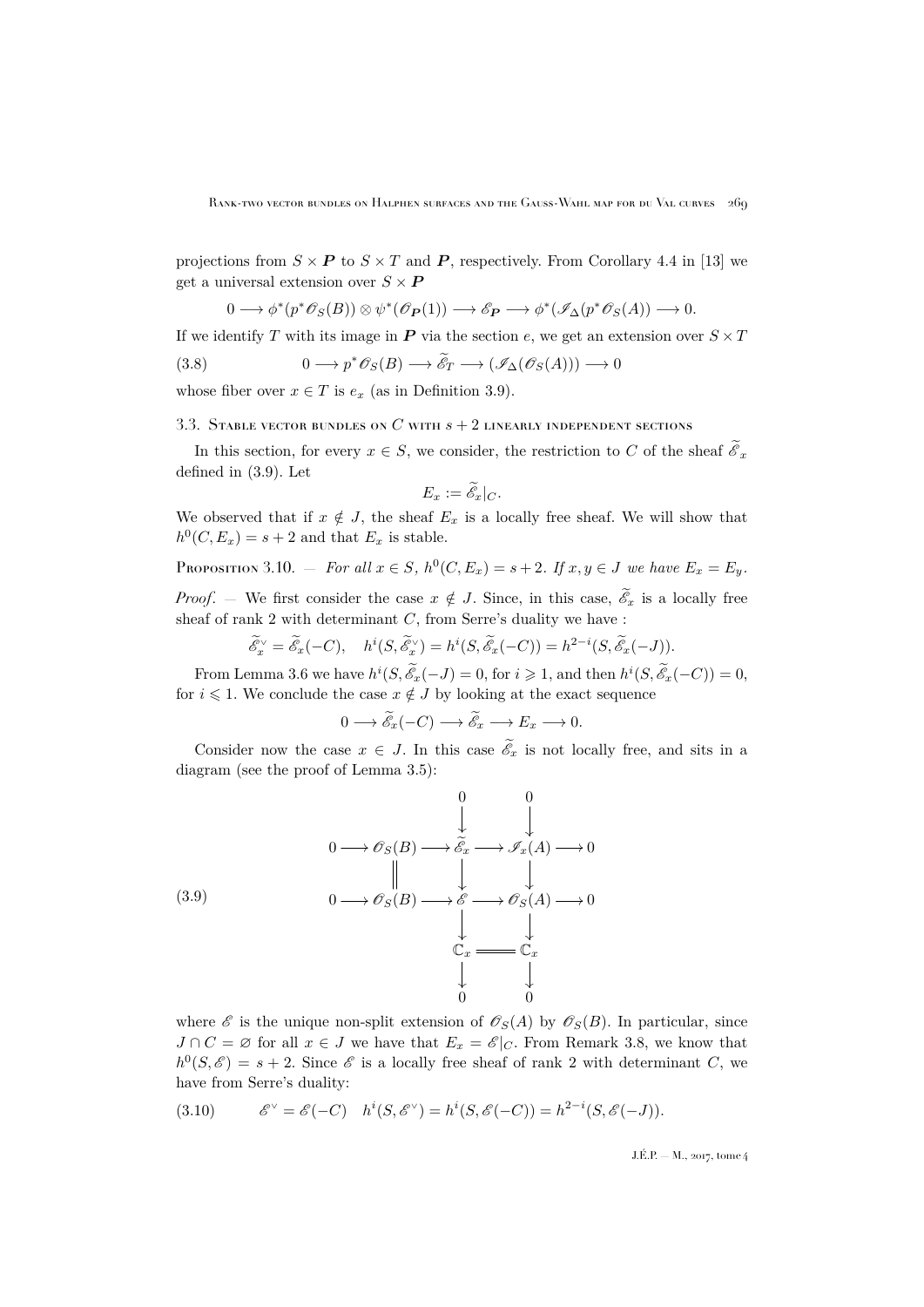<span id="page-14-3"></span>We then need to prove that

(3.11) 
$$
h^{i}(S, \mathscr{E}(-C)) = 0, \quad i \leq 1,
$$

i.e., we need to show that

(3.12) 
$$
h^{i}(S, \mathscr{E}(-J)) = 0, \quad i \geq 1.
$$

This is done via a computation which is similar but easier than the one in Lemma [3.6.](#page-10-3) We leave this to the reader.  $\Box$ 

In order to prove stability of the locally free sheaf  $E_x$  for all  $x \in S$  we first prove an analogue of Lemma 4.3 of [\[2\]](#page-29-5).

<span id="page-14-2"></span>LEMMA 3.11. – Let  $D ⊂ C ⊂ S$  *be a finite closed subscheme of length*  $d ≥ 1$ *. Assume that*

(3.13) 
$$
h^{0}(S, \mathscr{I}_{D}(A)) \ge \max\Big\{3, s - \frac{d-1}{2}\Big\}.
$$

*Then*  $d = 1$ *.* 

*Proof.* – We view S as embedded in  $\mathbb{P}^s = \mathbb{P}H^0(S, \mathcal{O}(A))$ . Consider a hyperplane H passing through D, i.e., defining a non-zero element of  $H^0(S, \mathscr{I}_D(A))$ . We set  $A =$  $H \cap S$ . If A is integral we proceed exactly as in Lemma 4.3 of [\[2\]](#page-29-5) and we obtain that, if  $d \geq 2$ , then Cliff(A)  $\leq 1$ . Since A is a du Val linear system,  $A|_A$  is very ample, using Theorem A in the appendix (with J. Harris) of [\[7\]](#page-29-11) (see also [\[9,](#page-29-12) Th. A]) it follows that Cliff(A) = 1. Let  $D^*$  be the adjoint divisor to D, with respect to a general section  $s \in H^0(A, K_A)$ , in the sense of Definition 2.8 in [\[9\]](#page-29-12). If we set  $L = K_A$ ,  $M_1 = D$ ,  $M_2 = D^*$  in the proof of the nonvanishing theorem of Green-Lazarsfeld (in the appendix of [\[10\]](#page-29-13)) we get that the Koszul cohomology group  $K_{s-3,1}(A) \neq 0$ . From duality we obtain  $K_{1,2}(A) \neq 0$ , i.e., the canonical model of A is not cut out by quadrics. But, by Proposition [3.2,](#page-7-1) the surface  $\phi_A(S)$  is cut out by quadrics and A is a hyperplane section of  $\phi_A(S)$ . This is impossible. This shows that  $d=1$ .

Suppose that A is not integral. Then, from Lemma [3.2,](#page-7-1)  $A = kJ' + (k-1)E_{10} + A_{s-k}$ where  $k \geq 1$  and  $A_{s-k} = (s-k)J' + E_9$  is a du Val integral curve of genus  $s-k$ . Such linear system has a base point at  $r = p_{10}(s - k) \in J$ . Notice that r does not lie on D as J and C are disjoint and  $D \subset C$ .

Let  $q = q_{10} = E_{10} \cap C$ . and write

<span id="page-14-1"></span><span id="page-14-0"></span>
$$
D = D' + lq, \quad \deg D = d, \quad k \geq 1, \quad l \leq k - 1.
$$

We have

(3.14) 
$$
h^{0}(S, \mathscr{I}_{D}(A)) = h^{0}(S, \mathscr{I}_{D'}(A_{s-k})) \ge \max\Big\{3, s - \frac{d-1}{2}\Big\}.
$$

In particular we observe that  $s - k \geq 3$ . We may view D' as a subscheme of the integral curve  $A_{s-k}$  on S . As such it defines a rank-one torsion-free sheaf on  $A_{s-k}$ which we still denote by  $D'$ . From  $(3.14)$  we get

(3.15) 
$$
h^0(A_{s-k}, \omega_{A_{s-k}}(-D')) \geq 2.
$$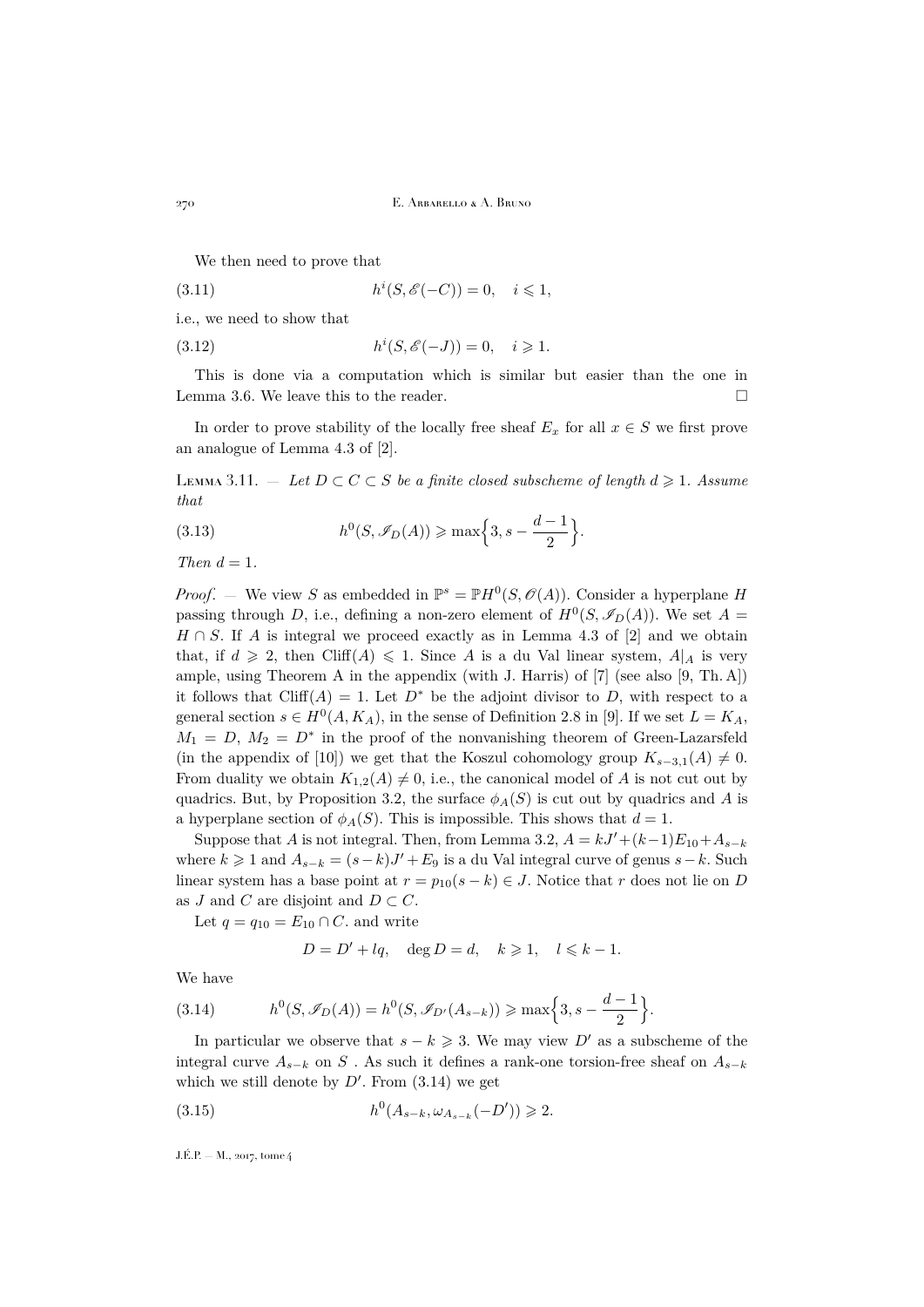Thus, by the Riemann-Roch theorem on  $A_{s-k}$ :

<span id="page-15-0"></span>(3.16) 
$$
h^{0}(A_{s-k}, \mathscr{O}_{A_{s-k}}(D')) = h^{0}(A_{s-k}, \omega_{A_{s-k}}(-D')) + (d-l) - s + k + 1
$$

$$
\geq \frac{d+1}{2} - l + k + 1
$$

Therefore either  $h^0(A_{s-k}, \mathcal{O}_{A_{s-k}}(D')) = 1$  and  $d+1 \leq 2$ , implying that  $d \leq 1$ , which is precisely what we aim at, or  $h^0(A_{s-k}, \mathcal{O}_{A_{s-k}}(D')) \geq 2$ , which, together with [\(3.15\)](#page-14-1) tells us that D' contributes to the Clifford index of  $A_{s-k}$ . Let us see that this case can not occur. By [\(3.16\)](#page-15-0) we get

$$
\text{(3.17)} \qquad \text{Cliff } D' = d - l - 2h^0(A_{s-k}, \mathcal{O}_{A_{s-k}}(D')) + 2
$$
\n
$$
\leq d - l - 2\left(\frac{d+1}{2} - l + k + 1\right) + 2 \leq -1 + l - 2k \leq -k - 2
$$

and this is impossible because  $A_{s-k}$  verifies the hypotheses of Theorem A in the appendix of [\[7\]](#page-29-11) or in [\[9\]](#page-29-12).

As a Corollary, exactly as in [\[2\]](#page-29-5), we get:

<span id="page-15-2"></span>COROLLARY 3.12. — For all  $x \in S$  the locally free sheaf  $E_x$  is stable on C.

*Proof*. — Since Lemmas 5.2, 5.3 and 5.4 of [\[2\]](#page-29-5) hold verbatim, we can apply Proposi-tion 5.5 of [\[2\]](#page-29-5), and obtain the result.  $\square$ 

There is another important consequence of Lemma [3.11](#page-14-2) to be used in the last section. It is based on Mukai's Lemma 1 in [\[15\]](#page-29-14) whose statement we include for the convenience of the reader.

<span id="page-15-1"></span>Lemma 3.13 (Mukai). — *Let* E *be a rank two vector bundle on* C *with canonical determinant, and let* ζ *be a line bundle on* C*. If* ζ *is generated by global sections, then we have*

$$
\dim\operatorname{Hom}\nolimits_{{\mathscr O}_C}(\zeta,E)\geqslant h^0(C,E)-\deg\zeta.
$$

<span id="page-15-3"></span>Corollary 3.14. — *Let*

$$
0 \longrightarrow L \longrightarrow E \longrightarrow K_C L^{-1} \longrightarrow 0
$$

*be an extension on* C where |L| *is a is a base-point-free*  $g_{s+2}^1$ . Then E *is stable.* 

*Proof.* – This is proved exactly as in Remark 5.11 of [\[2\]](#page-29-5) (with E instead of  $E_L$ ) by using Mukai's Lemma [3.13,](#page-15-1) and Lemma 5.3 of [\[2\]](#page-29-5), which holds in our situation as well, while Lemma 4.3 of [\[2\]](#page-29-5) can be substituted by Lemma [3.11](#page-14-2) above.  $\Box$ 

The relevance of this Corollary is the following result asserting the existence on C of base-point-free  $g_{s+2}^1$ 's.

<span id="page-15-4"></span>Lemma 3.15. — *Let* C *be a smooth hyperplane section of an* (s + 1)*-special Halphen* surface. Then there exists on C *a* base-point-free  $g_{s+2}^1$ .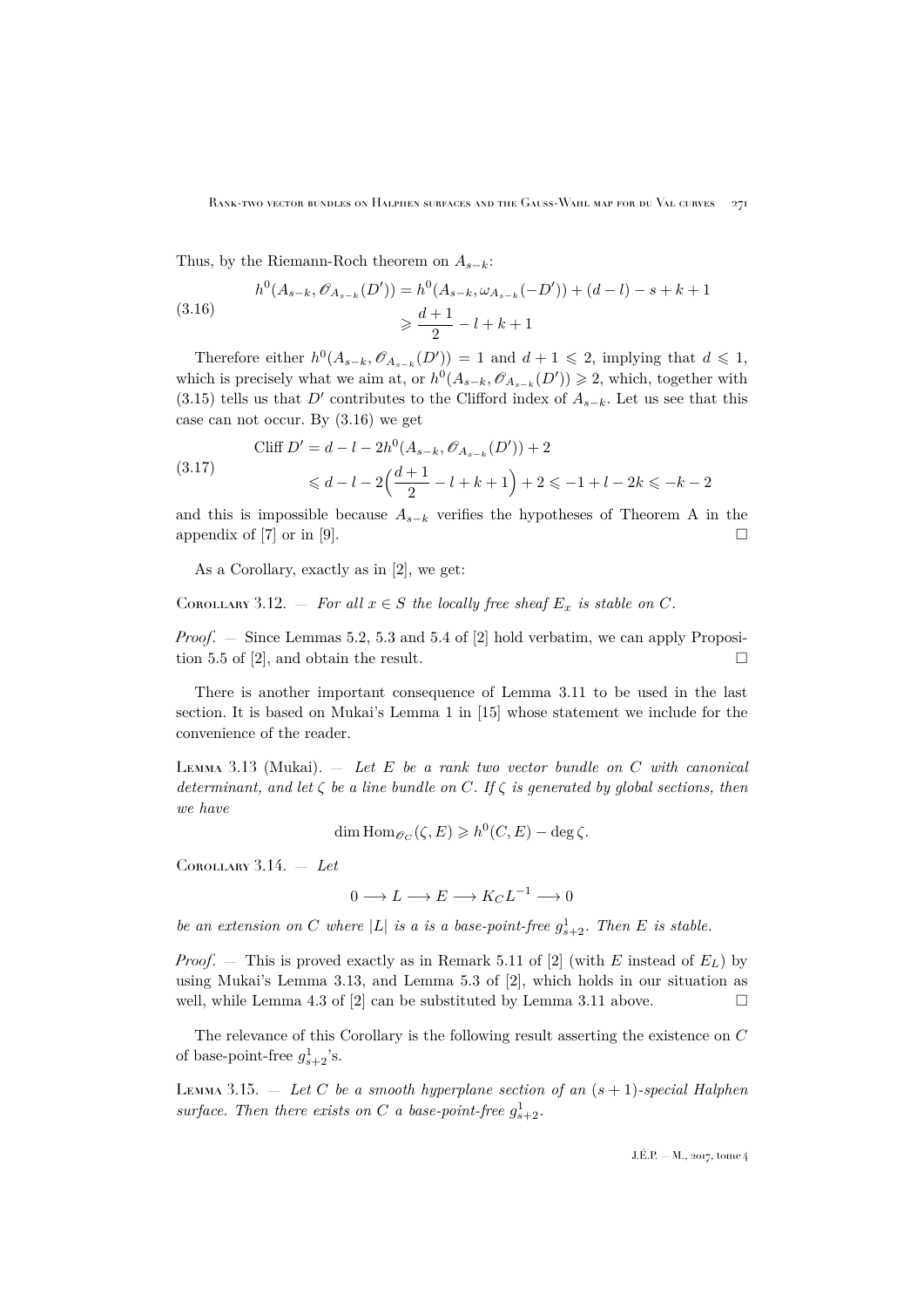*Proof.* — Here we can repeat, word by word, the proof of item (iii) of Proposition 4.5 in [\[2\]](#page-29-5). Recalling the notation introduced at the beginning of this section, the only result we need to check is that, also in our situation  $h^0(C, \eta \xi^{-1}) = 1$ . We look at the sequence

$$
0 \longrightarrow \mathscr{O}_S(-2B) \longrightarrow \mathscr{O}_S(A-B) \longrightarrow \eta \xi^{-1} \longrightarrow 0
$$

and we readily conclude using Proposition [3.1,](#page-6-1) (iii), (iv) and Serre's duality.  $\square$ 

<span id="page-16-0"></span>REMARK 3.16. — Let C be a a smooth genus g curve. To any pair  $(v, L)$  where v is a vector in the cokernel of the Gauss-Wahl map  $(1.1)$ , and L is a base-point-free pencil on C, Voisin, [\[18\]](#page-29-15) associates a rank-two vector bundle  $E_{L,v}$ , often denoted simply by  $E<sub>L</sub>$ . This vector bundle is an extension

$$
0 \longrightarrow L \longrightarrow E_L \longrightarrow K_C L^{-1} \longrightarrow 0
$$

having the property that

(3.18) 
$$
h^0(C, E_L) = h^0(C, L) + h^0(C, K_C L^{-1}).
$$

We call such a bundle a Voisin bundle. Voisin interprets the vector  $v$  as a ribbon in  $\mathbb{P}^g$  having the curve C as hyperplane section. Thanks to Theorem 7.1 in [\[19\]](#page-29-3) and Theorem 3 in [\[3\]](#page-29-1), whenever  $q \geq 11$ , and whenever the Clifford index of C is greater or equal than 3, this ribbon can be integrated to a bona fide surface  $X \subset \mathbb{P}^g$ having isolated singularities and canonical hyperplane sections, among which C itself. When X is a K3 surface,  $E_L = E_{L,X}$  is nothing but the restriction to C of the Lazarsfeld-Mukai bundle  $\mathscr{E}_{L,X}$  on X whose dual  $\mathscr{F}_{L,X}$  is defined by

$$
0 \longrightarrow \mathscr{F}_{L,X} \longrightarrow H^0(C, L) \otimes \mathscr{O}_S \longrightarrow L \longrightarrow 0.
$$

When  $g = 2s + 1$  and |L| is a base-point-free  $g_{s+2}^1$  on C, then

(3.19) 
$$
h^0(C, E_{L,X}) = s + 2.
$$

3.4. BRILL NOETHER LOCI ON THE HYPERPLANE SECTION OF AN  $(s + 1)$ -SPECIAL HALPHEN surface. — For any  $x \in S$  we have produced a rank-two, locally free, stable, sheaf

$$
E_x := \widetilde{\mathscr{E}}_{x|C}
$$

on C with determinant equal to  $K_C$  and having  $s + 2$  linearly independent sections (Proposition [3.10,](#page-13-0) and Corollary [3.12\)](#page-15-2).

Let

$$
M_C(2, K_C, s+2) = \{ \text{vector bundles } E \text{ on } C \mid \text{rk } E = 2, \text{ det } E = K_C, h^0(E) \geq s+2 \}
$$

be the Brill-Noether locus of stable rank-two locally free sheaves on C whose determinant is  $K_C$  with at least  $s + 2$  sections.

Via the universal family of extensions [\(3.8\)](#page-13-1), we can define a morphism:

(3.20) 
$$
\sigma: T = S \longrightarrow M_C(2, K_C, s+2)
$$

$$
x \longmapsto E_x.
$$

By construction the map  $\sigma$  contracts the curve J to a point, but we are now going to show that this is the only fiber of  $\sigma$  containing more than one point.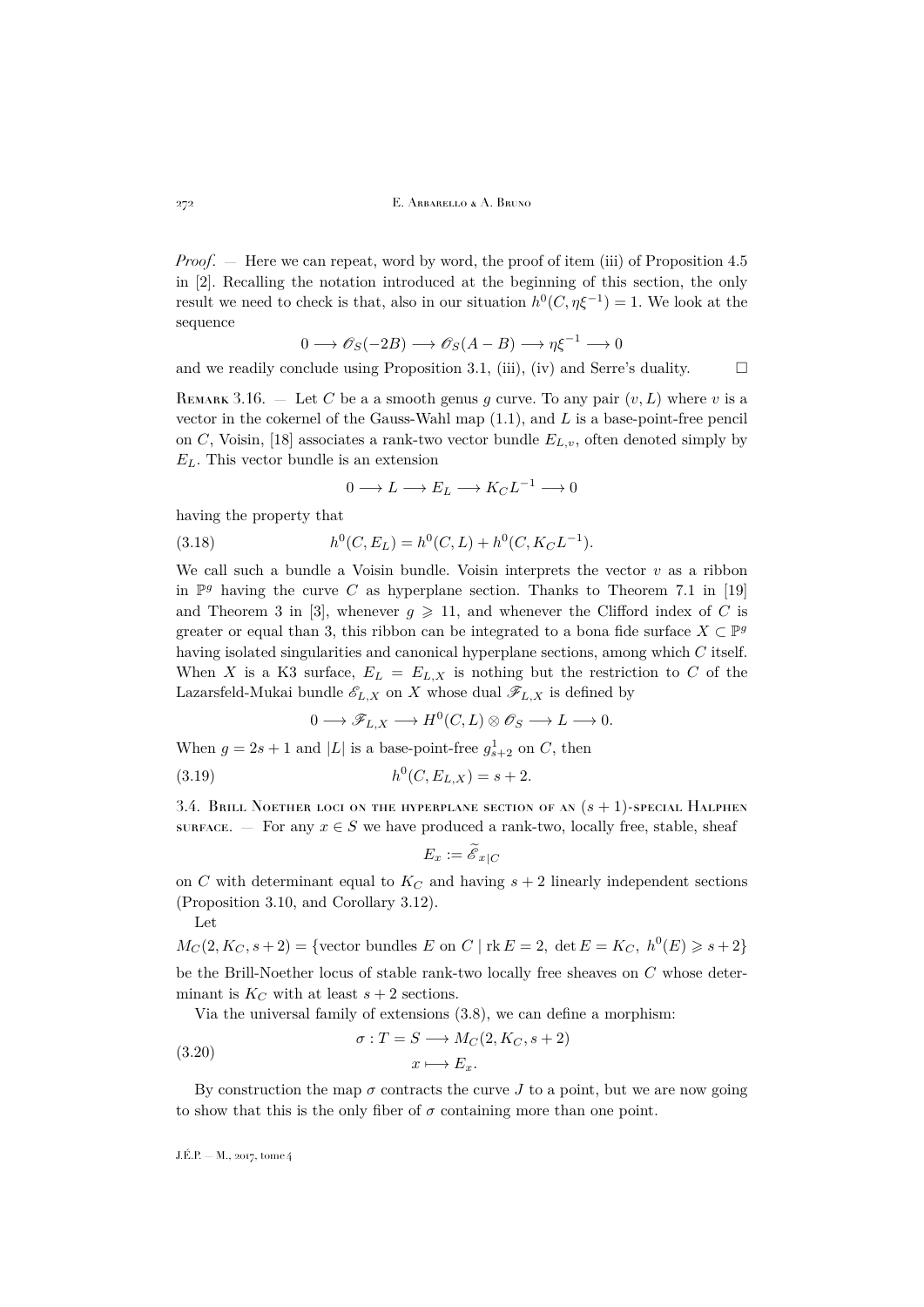PROPOSITION 3.17. — *The restriction of*  $\sigma$  *to*  $S \setminus J$  *is injective.* 

*Proof.* — By construction, if  $x \notin C$ , the sheaf  $E_x$  is an extension

$$
0 \longrightarrow \xi \longrightarrow E_x \longrightarrow \eta \longrightarrow 0
$$

while, if  $x \in C$ , the sheaf  $E_x$  is an extension

$$
0 \longrightarrow \xi(x) \longrightarrow E_x \longrightarrow \eta(-x) \longrightarrow 0.
$$

It will suffice to show that

$$
\dim \text{Hom}_{\mathscr{O}_C}(\xi, E_x) = 1.
$$

In order to do this, we consider the exact sequence on  $S$ :

<span id="page-17-0"></span>
$$
0 \longrightarrow \widetilde{\mathscr{E}}_x(-B-C) \longrightarrow \widetilde{\mathscr{E}}_x(-B) \longrightarrow E_x \otimes \xi^{-1} \longrightarrow 0.
$$

Since  $h^0(S, \mathscr{E}_x(-B-C)) = 0$ , and  $h^0(S, \mathscr{E}_x(-B)) = 1$ , it will be enough to show that  $H^1(S, \widetilde{\mathscr{E}}_x(-B-C))=0.$ 

From

$$
(3.21) \t 0 \longrightarrow \mathscr{O}_S(-C) \longrightarrow \mathscr{E}_x(-B-C) \longrightarrow \mathscr{I}_x(-2B) \longrightarrow 0
$$

we obtain  $\chi(S, \mathscr{E}_x(-B-C)) = 2s + 1$ . It will then be enough to show that

 $h^2(S, \widetilde{\mathscr{E}}_x(-B-C)) = 2s + 1.$ 

From Serre duality, and from the identification  $\mathscr{E}_x(-C) = \mathscr{E}_x^{\vee}$ , we have that

$$
h^2(S, \widetilde{\mathcal{E}}_x(-B-C)) = h^2(S, \widetilde{\mathcal{E}}_x^{\vee}(-B)) = h^0(S, \widetilde{\mathcal{E}}_x(B-J)).
$$

Let us consider the base-point-free-pencil trick on  $S$  for  $B$ . From the exact sequence

$$
0 \longrightarrow \mathscr{O}_S(-B) \longrightarrow H^0(S, B) \otimes \mathscr{O}_S \longrightarrow \mathscr{O}_S(B) \longrightarrow 0
$$

we obtain

$$
0 \longrightarrow \widetilde{\mathscr{E}}_x(-B-J) \longrightarrow H^0(S,B) \otimes \widetilde{\mathscr{E}}_x(-J) \longrightarrow \widetilde{\mathscr{E}}_x(B-J) \longrightarrow 0.
$$

From [\(3.21\)](#page-17-0) we obtain

$$
h^0(S, \widetilde{\mathcal{E}}_x(-B-J)) = 0.
$$

From Lemma [3.6](#page-10-3) we have  $h^1(S, \tilde{\mathscr{E}}_x(-J)) = 0$  and, since  $\chi(S, \tilde{E}_x(-J)) = s$ , we also get  $h^0(S, \mathscr{E}_x(-J)) = s$ . Then it is enough to show that

(3.22) 
$$
h^1(S, \tilde{\mathscr{E}}_x(-B-J)) = 1.
$$

We will do this considering the exact sequence:

<span id="page-17-1"></span>(3.23) 
$$
0 \longrightarrow \mathscr{O}_S(-J) \longrightarrow \widetilde{\mathscr{E}}_x(-B-J) \longrightarrow \mathscr{I}_x(A-B-J) \longrightarrow 0.
$$

We first observe that, from Serre duality, from the identification  $\mathscr{E}_x(-C) = \mathscr{E}_x^{\vee}$ , and from the exact sequence

<span id="page-17-2"></span>
$$
0 \longrightarrow \mathscr{O}_S(B-A) \longrightarrow \widetilde{\mathscr{E}}_x(-A) \longrightarrow \mathscr{I}_x \longrightarrow 0
$$

we get

(3.24) 
$$
h^{2}(S, \tilde{\mathscr{E}}_{x}(-B-J)) = h^{0}(S, \tilde{\mathscr{E}}_{x}(-A)) = 0.
$$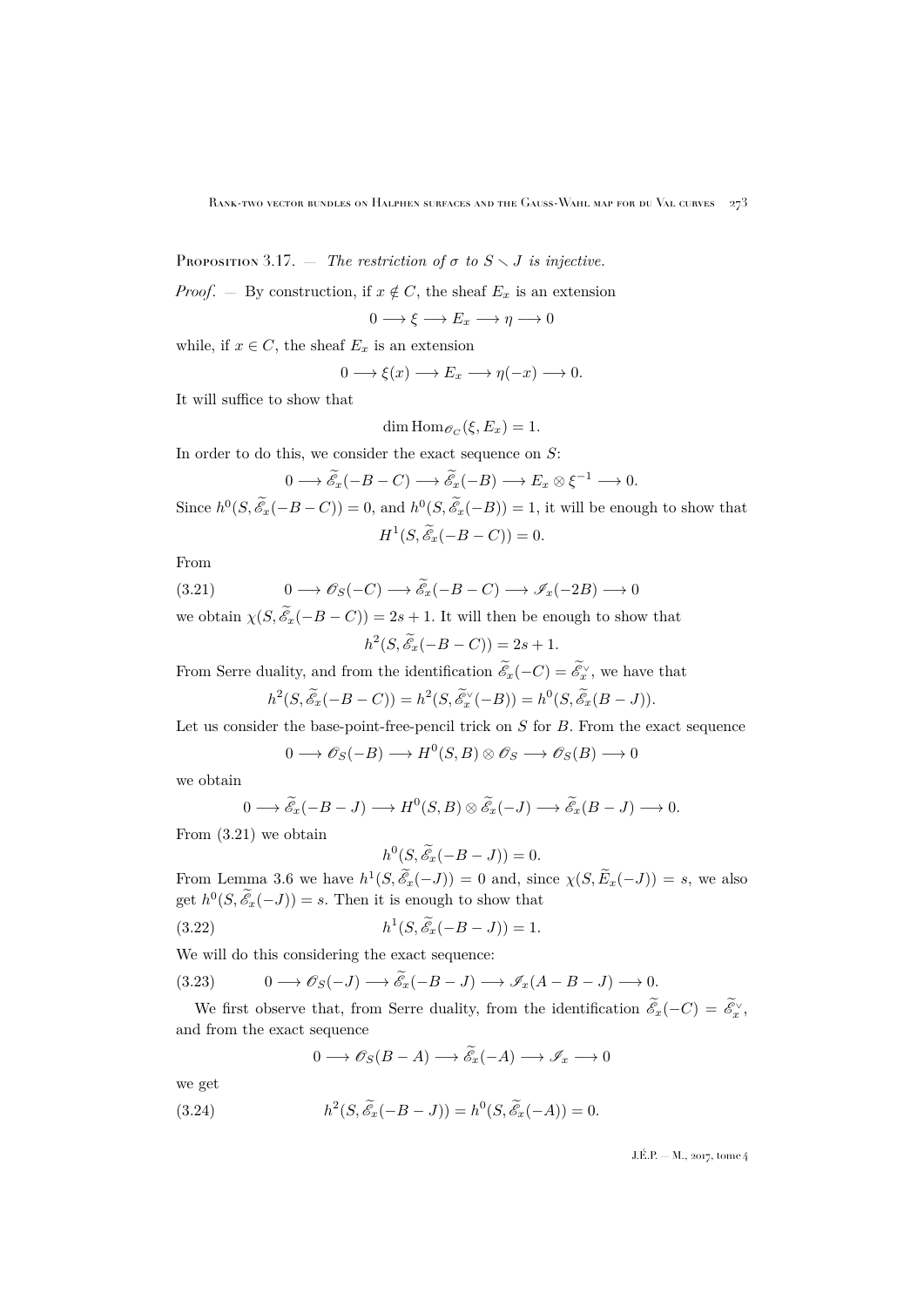We then compute  $h^{i}(S, \mathscr{I}_{x}(A - B - J))$  from

$$
0 \longrightarrow \mathscr{I}_x(A - B - J) \longrightarrow \mathscr{O}_S(A - B - J) \longrightarrow \mathscr{O}_S(A - B - J)_{|x} \longrightarrow 0.
$$

We obtain

$$
0 \longrightarrow \mathbb{C} \longrightarrow H^1(S, \mathscr{I}_x(A - B - J))
$$
  

$$
\longrightarrow H^1(S, \mathscr{O}_S(A - B - J)) = H^1(S, \mathscr{O}_S(B - A)) = \mathbb{C} \longrightarrow 0
$$

and  $H^2(S, \mathscr{I}_{x}(A - B - J)) = 0$  Consider then [\(3.23\)](#page-17-1). We have obtained

$$
0 \longrightarrow H^1(S, \widetilde{\mathscr{E}}_x(-B-J)) \longrightarrow \mathbb{C}^2 \longrightarrow \mathbb{C} \longrightarrow 0,
$$

which gives  $h^1(S, \widetilde{\mathcal{E}}_x(-B-J)) = 1$ ,

<span id="page-18-0"></span>PROPOSITION 3.18.  $-\sigma$  *is surjective.* 

*Proof.* – Since  $h^0(C, E) \geq s + 2$ , by the preceding lemma, there must be an exact sequence

$$
0 \longrightarrow \xi(D) \longrightarrow E \longrightarrow \eta(-D) \longrightarrow 0
$$

for some effective divisor  $D$  of degree  $d$  on  $C$ . Since  $E$  is stable we must have

$$
\deg(\xi(D)) = s + 1 + d \leqslant \deg(E)/2 = 2s,
$$

i.e.,  $d \leqslant s - 1$ . We have

$$
s + 2 \leq h^{0}(\xi(D)) + h^{0}(\eta(-D)) = 2h^{0}(\eta(-D)) - s + 1 + d,
$$

so that

$$
h^0(\eta(-D))\geqslant s-\frac{d-1}{2}\geqslant \frac{s+2}{2}\geqslant 3
$$

since  $s \geq 5$ . We can the apply Lemma [3.11,](#page-14-2) and deduce that  $d \leq 1$ . Two cases can occur. Either:

or  
\n
$$
0 \longrightarrow \xi(p) \longrightarrow E \longrightarrow \eta(-p) \longrightarrow 0,
$$
\nor  
\n
$$
0 \longrightarrow \xi \longrightarrow E \longrightarrow \eta \longrightarrow 0.
$$

In the first case  $E \cong E_p$  because the extension does not split and is unique. In the second case the coboundary

$$
H^0(C, \eta) \longrightarrow H^1(C, \xi)
$$

has rank one and then it corresponds to a point of the quadric hull  $\phi_{|n|}(C)$ . From Proposition [3.3](#page-8-0) the quadratic hull of  $\phi_{|\eta|}(C)$  is exactly  $\overline{S}$ . We thus find a point  $x \in S$ such that

$$
H^{0}(S, I_{x}(A)) = \text{Im}[H^{0}(S, E) \to H^{0}(C, \eta) = H^{0}(S, A)].
$$
  
Again by uniqueness, we have  $E = E_{x} = \widetilde{\mathscr{E}}_{x|_{C}}$ .

At this stage we have a well defined morphism

$$
\sigma: S \longrightarrow M_C(2, K_C, s)
$$

such that

(a)  $\sigma(J) = [E]$ , where  $E = E_x$ , and x is any point in J,

(b)  $\sigma: S \setminus J \to M_C(2, K_C, s) \setminus \{[E]\}\$ is bijective.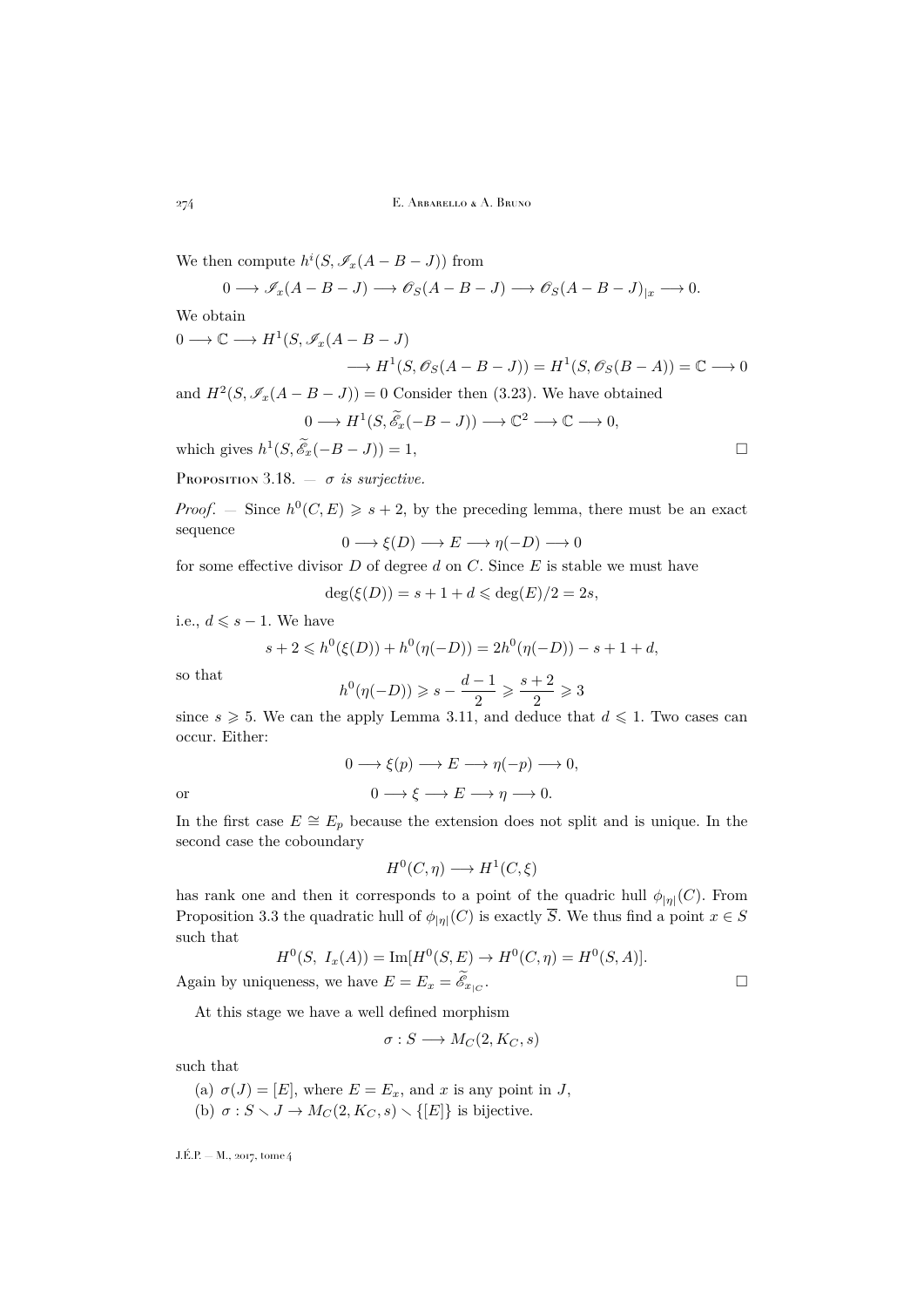In particular there is an induced, bijective, morphism

(3.25) 
$$
\overline{\sigma} : \overline{S} \longrightarrow M_C(2, K_C, s).
$$

In order to prove that  $\bar{\sigma}$  is an isomorphism, in the next sub-section we will prove

<span id="page-19-4"></span>PROPOSITION 3.19.  $- M_C(2, K_C, s) \setminus \{[E]\}$  *is smooth.* 

<span id="page-19-5"></span>Proposition 3.20.  $- M_C(2, K_C, s)$  *is normal.* 

Since  $\overline{S}$  is normal the consequence will be:

<span id="page-19-6"></span>COROLLARY 3.21.  $-\overline{\sigma}$  *is an isomorphism.* 

<span id="page-19-0"></span>3.5. THE PETRI MAP FOR SOME BUNDLES ON  $C.$  — Let  $(S, C)$  be as in the previous section. We denote by  $M_C(2, K_C)$  the moduli space of rank two, semistable vector bundles on  $C$  with determinant equal to  $K_C$ , containing the Brill-Noether locus

$$
M_C(2, K_C, s) = \{ [F] \in M_C(2, K_C) \mid h^0(C, F) \geqslant s + 2 \}.
$$

A point  $[F] \in M_C(2, K_C)$ , corresponding to a stable bundle F, is a smooth point of  $M_C(2, K_C)$ , and

<span id="page-19-3"></span>
$$
T_{[F]}(M_C(2, K_C)) = H^0(S^2 F)^{\vee} \cong \mathbb{C}^{3g-3}.
$$

In particular, since  $\chi(C, S^2F) = 3g - 3$ , this shows that if F is any stable rank-two locally free sheaf of determinant  $K_C$ , then

$$
(3.26) \t\t\t h1(S2F) = 0.
$$

It is well known that the Zariski tangent space to the Brill-Noether locus  $M_C(2, K_C, s)$  at a point [F] can be expressed in terms of the "Petri" map

$$
(3.27) \qquad \mu: S^2 H^0(C, F) \longrightarrow H^0(C, S^2 F).
$$

Indeed

(3.28) 
$$
T_{[F]}(M_C(2, K_C, s)) = \text{Im}(\mu)^{\perp}.
$$

We will compute the tangent space at  $E_x$  for  $x \notin J$  by considering the map

<span id="page-19-1"></span>
$$
S^2H^0(S,\widetilde{\mathscr{E}}_x)\longrightarrow H^0(S,S^2\widetilde{\mathscr{E}}_x).
$$

From the exact sequence [\(3.2\)](#page-9-0) we deduce the following exact sequence

(3.29) 
$$
0 \longrightarrow \widetilde{\mathcal{E}}_x(B) \longrightarrow S^2 \widetilde{\mathcal{E}}_x \longrightarrow \mathcal{I}_x^2(2A) \longrightarrow 0.
$$

<span id="page-19-2"></span>PROPOSITION 3.22. — *For*  $x \notin J$ *, we have:* 

(i)  $h^0(S, S^2 \tilde{\mathscr{E}}_x(-C)) = 0$ , and  $h^1(S, S^2 \tilde{\mathscr{E}}_x(-C)) = 5$ , (ii)  $h^0(S, \mathscr{E}_x(B)) = 2s + 3$ ,  $h^1(S, \mathscr{E}_x(B)) = 2$ , and  $h^2(S, \mathscr{E}_x(B)) = 0$ , (iii)  $h^1(S, S^2 \tilde{\mathscr{E}}_x) = 3.$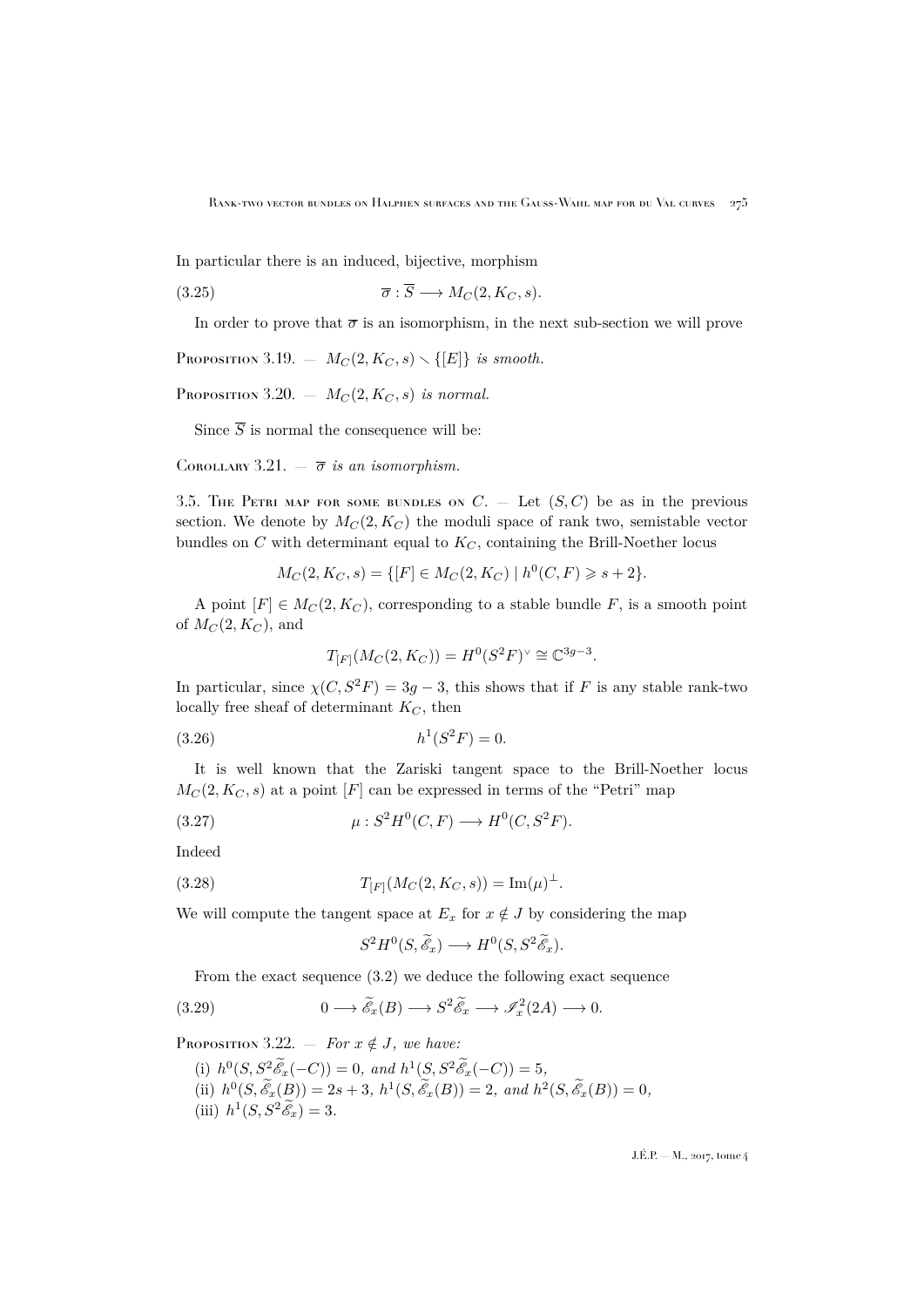*Proof*. — Consider the exact sequence

(3.30) 
$$
0 \longrightarrow \widetilde{\mathscr{E}}_x(-A) \longrightarrow S^2 \widetilde{\mathscr{E}}_x(-C) \longrightarrow \mathscr{I}_x^2(A-B) \longrightarrow 0.
$$

From Proposition [3.2](#page-7-1) we get

$$
h^0(S, \mathscr{I}_x^2(A - B)) = 0,
$$

and from  $(3.24)$  we get  $h^0(S, \mathscr{E}_x(-A)) = 0$ , so that  $h^0(S, S^2 \mathscr{E}_x(-C)) = 0$ . From Proposition [3.1](#page-6-1) (iv) we get

$$
\chi(S, \widetilde{\mathscr{E}}_x(-A)) = \chi(S, \mathscr{O}_S(B-A)) + \chi(S, \mathscr{I}_x) = -1.
$$

Moreover, from Proposition [3.1](#page-6-1) (iv), and from the exact sequences

$$
0 \longrightarrow \mathscr{I}_x(A - B) \longrightarrow \mathscr{O}_S(A - B) \longrightarrow \mathscr{O}_S(A - B)_{|x} \longrightarrow 0
$$

and

$$
0 \longrightarrow \mathcal{I}_x^2(A - B) \longrightarrow \mathcal{I}_x(A - B) \longrightarrow \mathcal{O}_S(A - B)_{|x} \otimes \mathcal{I}_x/\mathcal{I}_x^2 \longrightarrow 0
$$
  
we get  $\chi(S, \mathcal{I}_x^2(A - B)) = \chi(S, \mathcal{O}_S(A - B)) - 3 = -4$ . It follows that  

$$
\chi(S, S^2 \widetilde{\mathcal{E}}_x(-C)) = -5
$$

In order to prove (i) it suffices to show that  $h^2(S, S^2 \tilde{\mathscr{E}}_x(-C)) = 0$ . This follows at once from the two equalities:

$$
h^{2}(S, \mathcal{J}_{x}^{2}(A - B)) = h^{2}(S, \mathcal{O}_{S}(A - B)) = 0,
$$
  
and  

$$
h^{2}(S, \mathcal{E}_{x}(-A)) = h^{2}(S, \mathcal{O}_{S}(B - A)) + h^{2}(S, \mathcal{I}_{x}) = 0.
$$

Let us consider the cohomology of  $\mathcal{E}_x(B)$ . From the exact sequence

(3.31) 
$$
0 \longrightarrow \mathscr{O}_S(2B) \longrightarrow \widetilde{\mathscr{E}}_x(B) \longrightarrow \mathscr{I}_x(C) \longrightarrow 0
$$

and from Proposition [3.1](#page-6-1) (ii), we get that  $\chi(S, \tilde{\mathscr{E}}_x(B)) = 2s + 1$  and  $h^2(S, \tilde{\mathscr{E}}_x(B)) = 0$ . To complete item (ii) it suffices to prove that  $h^1(S, \mathscr{E}_x(B)) = 2$ . In Lemma [3.6](#page-10-3) we showed that, when  $x \notin J$ , then  $h^0(S, \mathscr{E}_x(-J)) = s$  and  $h^1(S, \mathscr{E}_x(-J)) = 0$ . From [\(3.23\)](#page-17-1) we have  $h^0(S, \tilde{\mathscr{E}}_x(-B-J)) = 0$  and  $h^1(S, \tilde{\mathscr{E}}_x(-B-J)) = 1$ . Since  $\chi(S, \hat{\mathscr{E}}_x(-B-J)) = -1$ , this gives  $h^2(S, \hat{\mathscr{E}}_x(-B-J)) = 0$ .

We apply all of this to the exact sequence:

(3.32) 
$$
0 \longrightarrow \widetilde{\mathscr{E}}_x(-B-J) \longrightarrow \widetilde{\mathscr{E}}_x(-J) \longrightarrow \widetilde{\mathscr{E}}_x(-J)|_B \longrightarrow 0
$$

and we deduce that  $h^1(B, \tilde{\mathscr{E}}_x(-J)|_B) = h^1(B, \tilde{\mathscr{E}}_x(B)|_B) = 0$  (recall that B and J are trivial on  $B$ ). From the sequence

(3.33) 
$$
0 \longrightarrow \widetilde{\mathscr{E}}_x \longrightarrow \widetilde{\mathscr{E}}_x(B) \longrightarrow \widetilde{\mathscr{E}}_x(B)|_B \longrightarrow 0
$$

we get  $h^1(S, \tilde{\mathcal{E}}_x(B)) \leq 2$ . In order to prove that equality holds, we consider the basepoint-free-pencil trick sequence for B twisted by  $\mathscr{E}_x$ :

(3.34) 
$$
0 \longrightarrow \widetilde{\mathscr{E}}_x(-B) \longrightarrow H^0(S, \mathscr{O}_S(B)) \otimes \widetilde{\mathscr{E}}_x \longrightarrow \widetilde{\mathscr{E}}_x(B) \longrightarrow 0.
$$

Since  $h^2(S, \tilde{\mathscr{E}}_x(-B)) = 0$  and  $h^1(S, \tilde{\mathscr{E}}_x(-B)) = 2$ , we get  $h^1(S, \tilde{\mathscr{E}}_x(B)) = 2$ . This proves (ii).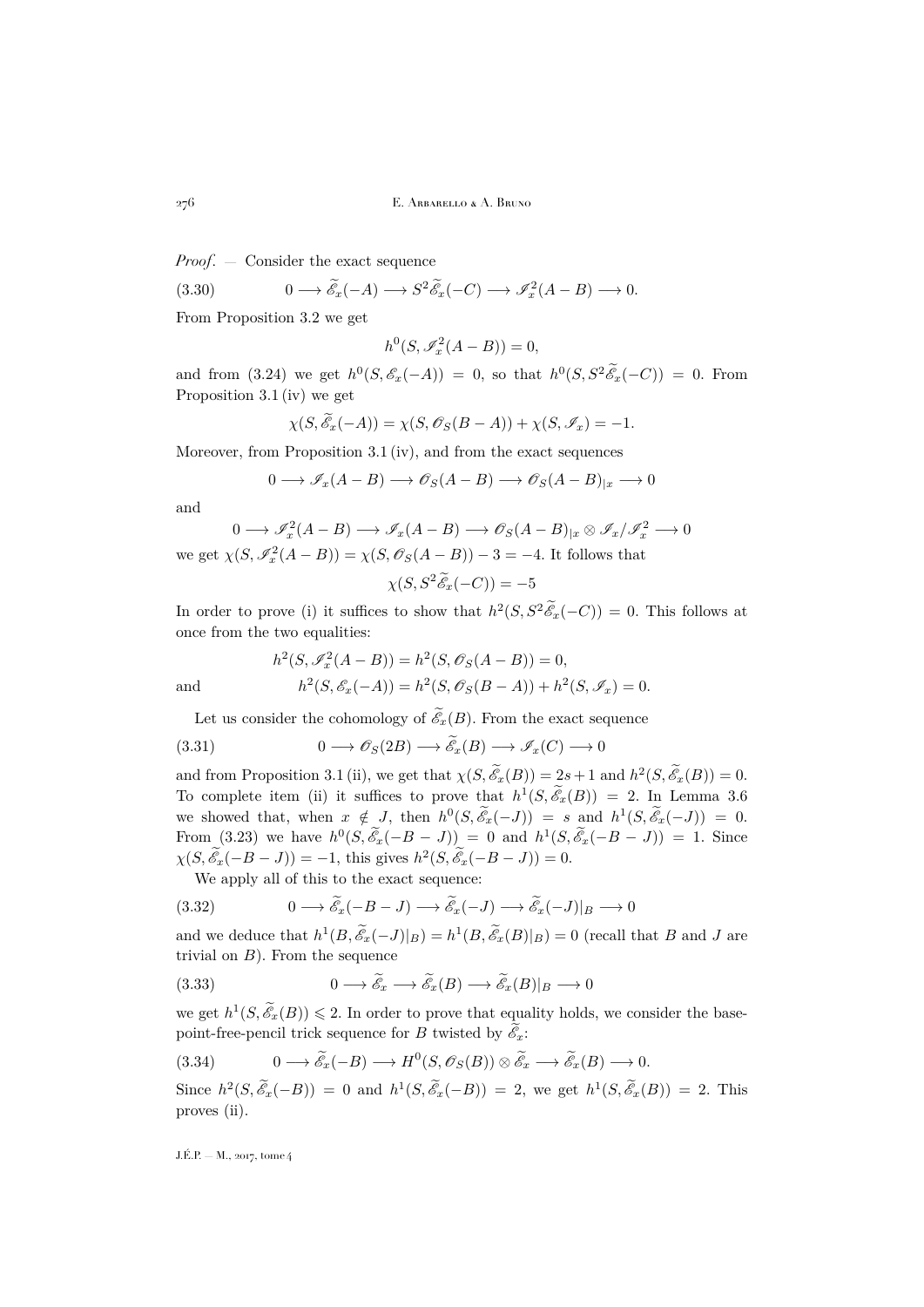As for (iii), using (ii), the sequence [3.29,](#page-19-1) and the fact that

$$
h^{1}(S, \mathscr{I}_{x}^{2}(A)) = h^{1}(S, \mathscr{O}_{S}(2A)) = 1,
$$

we get  $h^1(S, S^2 \tilde{\mathscr{E}}_x) \leq 3$ . In order to prove equality we consider the sequence:

(3.35) 
$$
0 \longrightarrow S^2 \widetilde{\mathscr{E}}_x(-J) \longrightarrow S^2 \widetilde{\mathscr{E}}_x \longrightarrow S^2 \widetilde{\mathscr{E}}_x |_J \longrightarrow 0.
$$
  
Since  $\widetilde{\mathscr{E}}_x|_J \cong \mathscr{O}_J^2$  and  $h^2(S, S^2 \widetilde{\mathscr{E}}_x(-J)) = h^0(S, S^2 \widetilde{\mathscr{E}}_x) = 0$ , we have  
 $h^1(S, S^2 \widetilde{\mathscr{E}}_x) \geq h^1(S, S^2 \widetilde{\mathscr{E}}_x|_J) = 3.$ 

We consider again the two sequences

(3.36) 
$$
0 \longrightarrow \widetilde{\mathscr{E}}_x(B) \longrightarrow S^2 \widetilde{\mathscr{E}}_x \longrightarrow \mathscr{S}_x^2(2A) \longrightarrow 0
$$

<span id="page-21-0"></span>
$$
(3.37) \t 0 \longrightarrow \mathscr{O}_S(2B) \longrightarrow \widetilde{\mathscr{E}}_x(B) \longrightarrow \mathscr{I}_x(A+B) \longrightarrow 0
$$

and the two exact sequences (the first of which defines the vector space  $U$ )

<span id="page-21-1"></span>(3.38) 
$$
0 \longrightarrow U \longrightarrow S^2 H^0(\tilde{\mathscr{E}}_x) \longrightarrow S^2 H^0(I_x A) \longrightarrow 0,
$$

<span id="page-21-2"></span>
$$
(3.39) \qquad 0 \longrightarrow S^2 H^0(S, \mathscr{O}_S(B)) \longrightarrow U \longrightarrow H^0(S, \mathscr{O}_S(B)) \otimes H^0(\mathscr{I}_x(A)) \longrightarrow 0.
$$

<span id="page-21-3"></span>PROPOSITION 3.23. — *The map*  $c: S^2H^0(S, \widetilde{\mathcal{E}}_x) \to H^0(S, S^2\widetilde{\mathcal{E}}_x)$  *is surjective.* 

*Proof.*  $-$  From sequences  $(3.37), (3.38)$  $(3.37), (3.38)$  $(3.37), (3.38)$  and  $(3.39)$  we get a diagram:

$$
0 \longrightarrow U \longrightarrow S^2 H^0(S, \widetilde{\mathcal{E}}_x) \xrightarrow{l} S^2 H^0(S, \mathcal{I}_x(A)) \longrightarrow 0
$$
  
\n
$$
u \downarrow \qquad \qquad \downarrow c \qquad \qquad \downarrow F
$$
  
\n
$$
0 \longrightarrow H^0(S, \widetilde{\mathcal{E}}_x(B)) \longrightarrow H^0(S, S^2 \widetilde{\mathcal{E}}_x) \xrightarrow{m} H^0(\mathcal{I}_x^2(2A)) \longrightarrow 0
$$

where m is surjective from Proposition [3.22](#page-19-2) (ii), (iii), and the fact that  $h^1(\mathscr{I}_x^2(2A))=1$ , (as follows from Proposition [3.2](#page-7-1) (iii)). We claim that  $u$  is an isomorphism. Consider the diagram

$$
0 \to S^2 H^0(S, \mathscr{O}_S(B)) \longrightarrow U \longrightarrow H^0(S, \mathscr{O}_S(B)) \otimes H^0(S, \mathscr{I}_x(A)) \to 0
$$
  
\n
$$
\downarrow \qquad \qquad \downarrow
$$
  
\n
$$
0 \to H^0(S, \mathscr{O}_S(2B)) \longrightarrow H^0(S, \widetilde{\mathscr{E}}_x(B)) \xrightarrow{v} H^0(S, \mathscr{I}_x(A+B))
$$

Since, from base-point-free-pencil trick,  $S^2H^0(\mathscr{O}_S(B)) \to H^0(\mathscr{O}_S(2B))$  is an isomorphism and

$$
H^0(S, \mathscr{O}_S(B)) \otimes H^0(\mathscr{I}_x(A)) \longrightarrow H^0(\mathscr{I}_x(A+B))
$$

is injective, the claim follows, via a dimension count, from Proposition [3.22](#page-19-2) (ii). From Lemma 5.13 of  $[2]$ , which can be applied verbatim in our situation, also F is surjective, so that c is also surjective.  $\Box$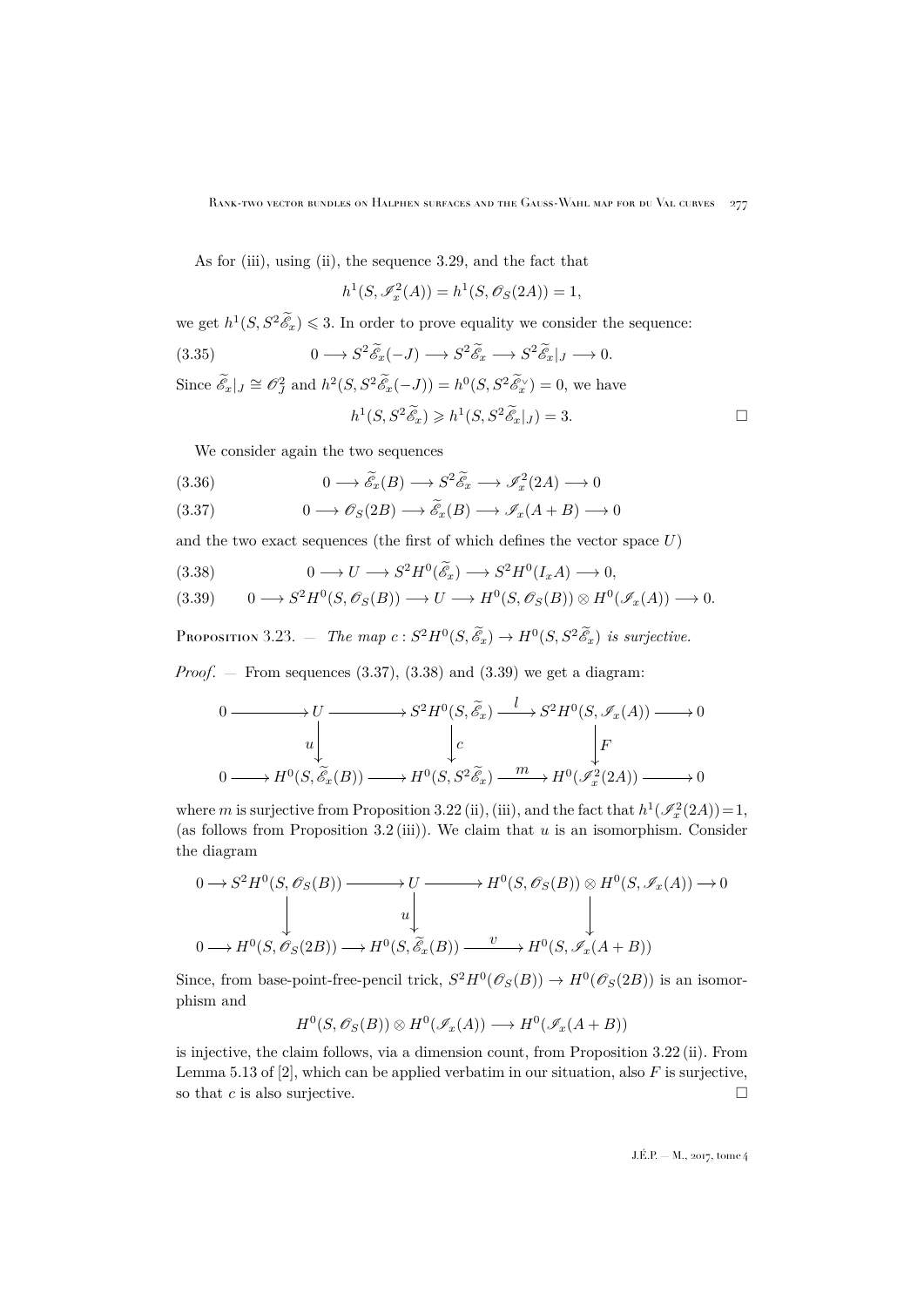As a corollary we have:

<span id="page-22-0"></span>COROLLARY 3.24. — *For every*  $x \notin J$ ,

$$
\dim T_{[E_x]}(M_C(2, K_C, s)) = 2.
$$

*Proof.* — Consider the commutative diagram of maps:

$$
S^2H^0(C, E_x) \xrightarrow{a} H^0(C, S^2E_x)
$$
  

$$
b \qquad \qquad b \qquad \qquad \uparrow d
$$
  

$$
S^2H^0(S, \widetilde{\mathscr{E}}_x) \xrightarrow{c} H^0(S, S^2\widetilde{\mathscr{E}}_x)
$$

Proposition [3.22](#page-19-2) (i) implies that  $d$  is injective, while Proposition [3.23](#page-21-3) tells that  $c$  is surjective. Therefore

$$
corank(a) \leqslant corank(d).
$$

From the sequence

$$
0 \longrightarrow S^2 \widetilde{\mathscr{E}}_x(-C) \longrightarrow S^2 \widetilde{\mathscr{E}}_x \longrightarrow S^2 E_x \longrightarrow 0,
$$

from [\(3.26\)](#page-19-3), and from Proposition [3.22](#page-19-2) (ii) and (iii) we get that corank(a)  $\leq 2$ . Since  $\text{Coker}(a)^{\perp} = T_{[E_x]} M_C(2, K_C, s)$ , we conclude that  $\dim [T_{[E_x]} M_C(2, K_C, s)] \leq 2$ . But from Proposition [3.18](#page-18-0) it follows that  $T_{[E_x]}M_C(2, K_C, s)$  has dimension at least 2 at  $[E_x]$ , and this proves the result.

*Proof of Proposition* [3.19.](#page-19-4) — The fact that  $\sigma : S \setminus J \to M_C(2, K_C, s) \setminus \{[E]\}$  is bijective tells us that dim  $M_C(2, K_C, s) = 2$ . Proposition [3.19](#page-19-4) follows then from Corol- $\ln y$  [3.24.](#page-22-0)

The surface  $M_C(2, K_C, s)$  has an isolated singularity at the point [E], and is otherwise smooth. In order to show that  $M_C(2, K_C, s)$  is normal it suffices to prove the following Lemma

<span id="page-22-1"></span>LEMMA 3.25. 
$$
= \dim T_{[E]} M_C(2, K_C, s) = 3.
$$

*Proof.* — The proof will follow the path that led to the proof of Corollary [3.24.](#page-22-0) The ingredients will be essentially the same but the various computations will be drastically different. We start with the commutative diagram:

(3.40)  
\n
$$
S^{2}H^{0}(C, E) \xrightarrow{a} H^{0}(C, S^{2}E)
$$
\n
$$
b \qquad \qquad b \qquad \qquad \int_{C} d
$$
\n
$$
S^{2}H^{0}(S, \mathscr{E}) \xrightarrow{c} H^{0}(S, S^{2} \mathscr{E})
$$

where

$$
0 \longrightarrow \mathscr{O}_S(B) \longrightarrow \mathscr{E} \longrightarrow \mathscr{O}_S(A) \longrightarrow 0
$$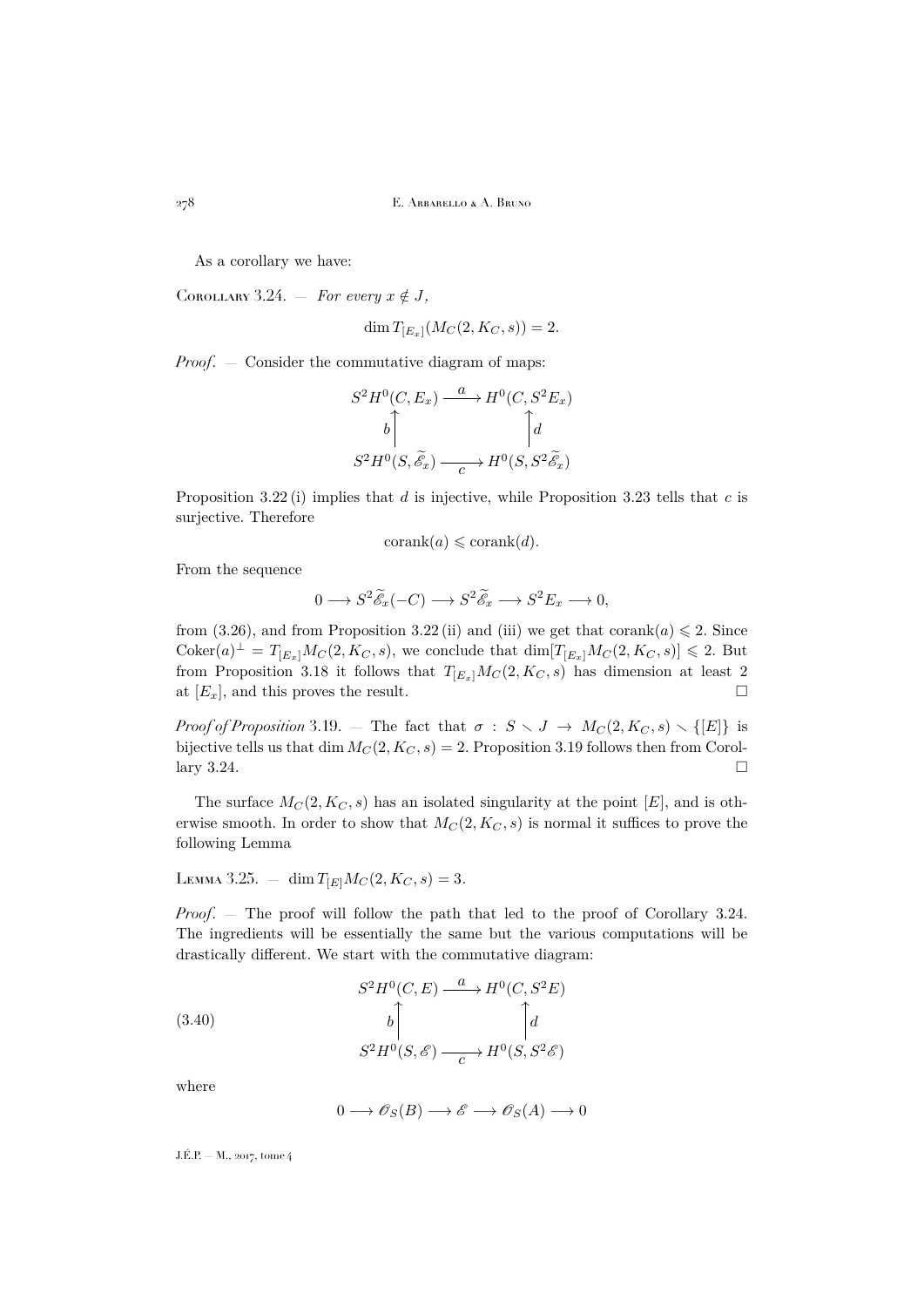is the unique non split extension of  $\mathscr{O}_S(A)$  by  $\mathscr{O}_S(B)$ , and  $E = \mathscr{E}_{|C}$ . We must prove that

$$
(3.41)\qquad \qquad \text{corank } a = 3.
$$

<span id="page-23-1"></span>LEMMA 3.26.  $- h^0(S^2 \mathscr{E}(-C)) = h^2(S^2 \mathscr{E}(-C)) = 0, h^1((S^2 \mathscr{E}(-C)) = h^1((S^2 \mathscr{E}) = 1.$ 

*Proof.* – From the basic sequence  $0 \to \mathscr{O}_S(B) \to \mathscr{E} \to \mathscr{O}_S(A) \to 0$ , we deduce the exact sequence  $0 \to \mathscr{O}_S(B-A) \to \mathscr{E}(-A) \to \mathscr{O}_S \to 0$ . The coboundary of this sequence is given by the extension class which is not zero. It follows that  $h^0(\mathscr{E}(-A))$  =  $h^2(\mathscr{E}(-A)) = 0$ . Now look at the exact sequence

<span id="page-23-0"></span>
$$
0 \longrightarrow \mathscr{E}(-A) \longrightarrow S^2 \mathscr{E}(-C) \longrightarrow \mathscr{O}_S(A-B) \longrightarrow 0.
$$

By what we just remarked, we get that  $h^0(S^2 \mathscr{E}(-C)) = h^2(S^2 \mathscr{E}(-C)) = 0$ . On the other hand  $\chi(S^2 \mathscr{E}(-C)) = -1$ , so that  $h^1((S^2 \mathscr{E}(-C)) = 1$ . From the exact sequence

(3.42) 
$$
0 \longrightarrow S^2 \mathscr{E}(-C) \longrightarrow S^2 \mathscr{E} \longrightarrow S^2 E \longrightarrow 0
$$

and the fact that  $h^1(S^2E) = 0$  (Corollary [3.14\)](#page-15-3), we deduce that  $h^1(S^2\mathscr{E}) \leq 1$ . Since  $\mathscr{O}_J(A) = \mathscr{O}_J(B) = \mathscr{O}_J$  we have an exact sequence

$$
0 \longrightarrow \mathscr{O}_J \longrightarrow \mathscr{E}_{|J} \longrightarrow \mathscr{O}_J \longrightarrow 0,
$$

from which we deduce the exact sequence

$$
0 \longrightarrow \mathscr{E}_{|J} \longrightarrow S^2 \mathscr{E}_{|J} \longrightarrow \mathscr{O}_J \longrightarrow 0.
$$

It follows that  $h^1(S^2 \mathscr{E}_{|J}) \neq 0$ . Since  $h^2(S^2 \mathscr{E}(-J)) = h^0(S^2 \mathscr{E}(-2C)) = 0$  we get that  $h^1(S^2\mathscr{E}) \neq 0$ . This proves the lemma.

Lemma 3.27. — *Both* b *and* d*, in the above diagram are isomorphisms.*

*Proof.*  $-$  The statement about b follows from  $(3.11)$ . The statement about d follows from the exact sequence  $(3.42)$  and Lemma [3.26.](#page-23-1)

To prove Lemma [3.25,](#page-22-1) we are now reduced to proving

$$
(3.43)\qquad \qquad \text{corank }c=3.
$$

Consider diagram [3.9.](#page-13-2) The first row is exact at the level of global sections. Also since  $A \cdot J = 0$ , we must have  $H^0(S, \mathscr{I}_x(A)) = H^0(S, \mathscr{O}_S(A-J))$ , whenever  $x \in J$ . It follows that the homomorphism  $H^0(S, \mathscr{E}) \to H^0(S, \mathscr{O}_S(A))$  factors through a surjective homomorphism onto  $H^0(S, \mathcal{O}_S(A-J))$ , and we have the exact sequence

$$
0 \longrightarrow H^0(S, \mathcal{O}_S(B)) \longrightarrow H^0(S, \mathcal{E}) \longrightarrow H^0(S, \mathcal{O}_S(A-J)) \longrightarrow 0
$$

giving rise to two exact sequences

$$
0 \longrightarrow U \longrightarrow S^2H^0(S, \mathscr{E}) \longrightarrow S^2H^0(S, \mathscr{O}_S(A-J)) \longrightarrow 0,
$$
  

$$
0 \longrightarrow S^2H^0(S, \mathscr{O}_S(B)) \longrightarrow U \longrightarrow H^0(S, \mathscr{O}_S(B)) \otimes H^0(S, \mathscr{O}_S(A-J)) \longrightarrow 0,
$$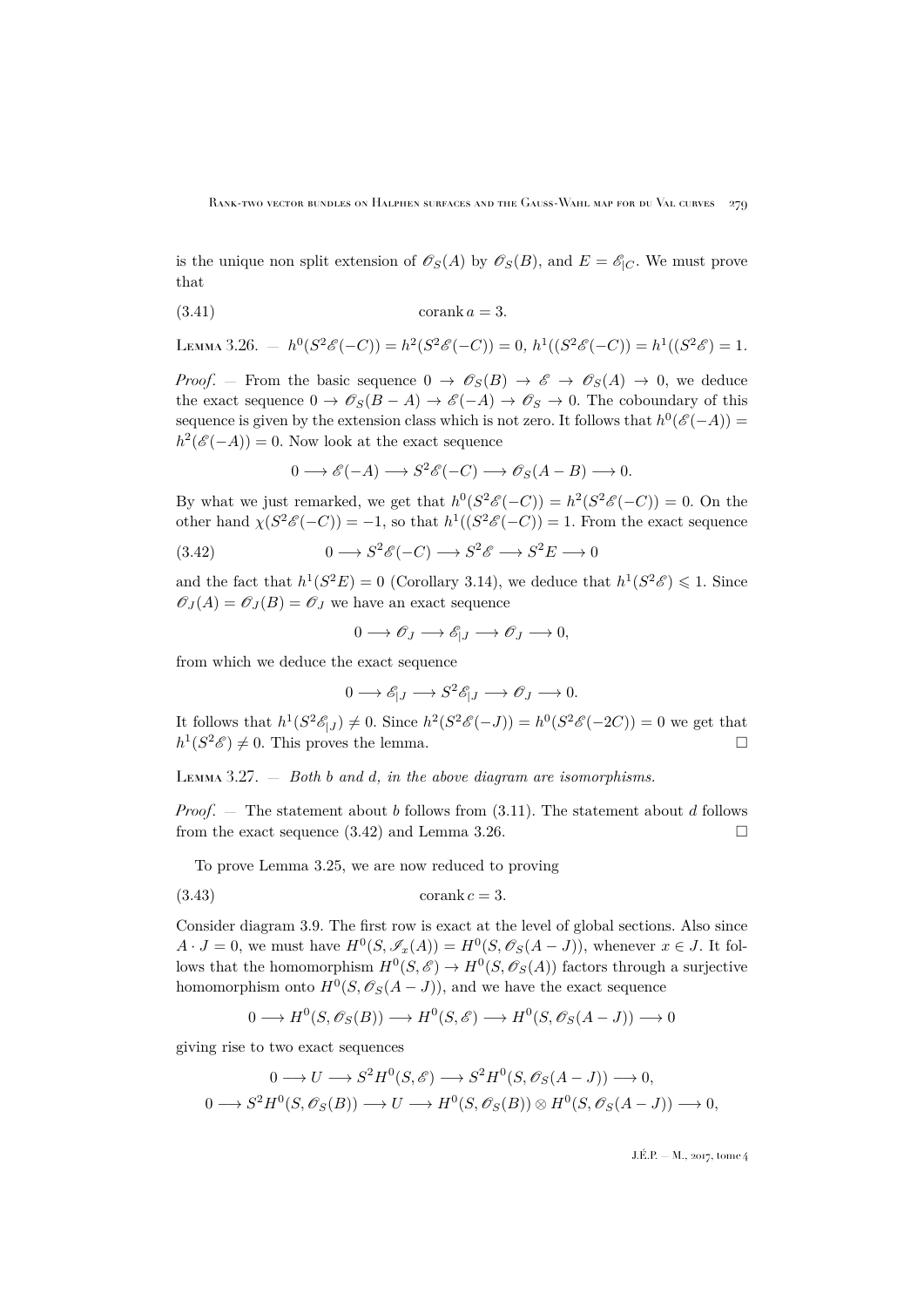and a diagram

<span id="page-24-1"></span>
$$
(3.44) \quad 0 \longrightarrow U \longrightarrow S^2 H^0(\mathscr{E}) \xrightarrow{l} S^2 H^0(\mathscr{O}_S(A-J)) \longrightarrow 0
$$
  

$$
(3.44) \quad u \downarrow \qquad \qquad \downarrow c \qquad \qquad \downarrow F
$$
  

$$
0 \longrightarrow H^0(\mathscr{E}(B)) \longrightarrow H^0(S^2 \mathscr{E}) \xrightarrow{m} H^0(\mathscr{O}_S(2A)) \xrightarrow{\alpha} H^1(\mathscr{E}(B)) \cong \mathbb{C} \longrightarrow 0
$$

To explain the homomorphism  $\alpha$ , observe that, a priori, we have an exact sequence

$$
H^0(\mathcal{O}_S(2A)) \xrightarrow{\alpha} H^1(\mathcal{E}(B)) \longrightarrow H^1(S^2\mathcal{E}) \longrightarrow H^1(\mathcal{O}_S(2A) \longrightarrow H^2(\mathcal{E}(B)).
$$

We already know that  $h^1(S^2\mathscr{E}) = h^1(\mathscr{O}_S(2A) = 1$ , therefore it suffices to prove the following lemma.

LEMMA 3.28. – 
$$
h^1(\mathscr{E}(B)) = 1
$$
,  $h^2(\mathscr{E}(B)) = 0$ .

*Proof*. — Look at the exact sequence coming from the base-point-free-pencil-trick

$$
0 \longrightarrow \mathscr{E}(-B) \longrightarrow H^0(S, \mathscr{O}_S(B)) \otimes \mathscr{E} \longrightarrow \mathscr{E}(B) \longrightarrow 0.
$$

The cohomology of  $\mathscr{E}(-B)$  is readily computed via

$$
0 \longrightarrow \mathscr{O}_S \longrightarrow \mathscr{E}(-B) \longrightarrow \mathscr{O}_S(A - B) \longrightarrow 0
$$

and one gets  $h^0(\mathscr{E}(-B)) = h^2(\mathscr{E}(-B)) = 0$ ,  $h^1(\mathscr{E}(-B)) = 1$ . The lemma follows from  $\Box$ 

We can now go back to diagram  $(3.44)$ .

<span id="page-24-0"></span>Lemma 3.29. — *The homomorphism* u *is surjective.*

*Proof.* – Since  $h^1(S, \mathscr{O}_S(2B)) = 2$ ,  $h^1(S, \mathscr{E}(B)) = h^1(S, \mathscr{O}_S(C)) = 1$ , we have the following diagram with exact rows.

$$
(3.45) \qquad \qquad 0 \to S^2 H^0(\mathscr{O}_S(B)) \longrightarrow U \xrightarrow{w} H^0(\mathscr{O}_S(B)) \otimes H^0(\mathscr{O}_S(A-J)) \to 0
$$
\n
$$
\downarrow \cong \qquad \qquad \downarrow u \qquad \qquad \downarrow \gamma
$$
\n
$$
0 \to H^0(\mathscr{O}_S(2B)) \to H^0(\mathscr{E}(B)) \xrightarrow{r} H^0(\mathscr{O}_S(C)) \xrightarrow{\beta} \mathbb{C}^2 \to 0
$$

The kernel of  $\gamma$  is  $H^0(\mathscr{O}_S(A - B - J) = 0$ . The image of r has dimension

$$
2s = \dim H^0(\mathscr{O}_S(B) \otimes H^0(\mathscr{O}_S(A-J)).
$$

Let us go back to diagram [\(3.44\)](#page-24-1). Let  $W = \text{Im}(m)$ . We have

<span id="page-24-2"></span>
$$
\text{Im}(F) \subset W \subset H^0(\mathcal{O}_S(2A)), \quad \text{codim}_{H^0(\mathcal{O}_S(2A))} W = 1,
$$
\n
$$
\text{dim}(\text{Coker}(c) = \dim \text{Coker}\{F : S^2 H^0(\mathcal{O}_S(A - J)) \to W\}
$$
\n
$$
= \dim \text{Coker}\{F : S^2 H^0(\mathcal{O}_S(A - J)) \to H^0(\mathcal{O}_S(2A))\} - 1.
$$

The homomorphism

$$
F: S^2H^0(\mathscr{O}_S(A-J)) \longrightarrow H^0(\mathscr{O}_S(2A))
$$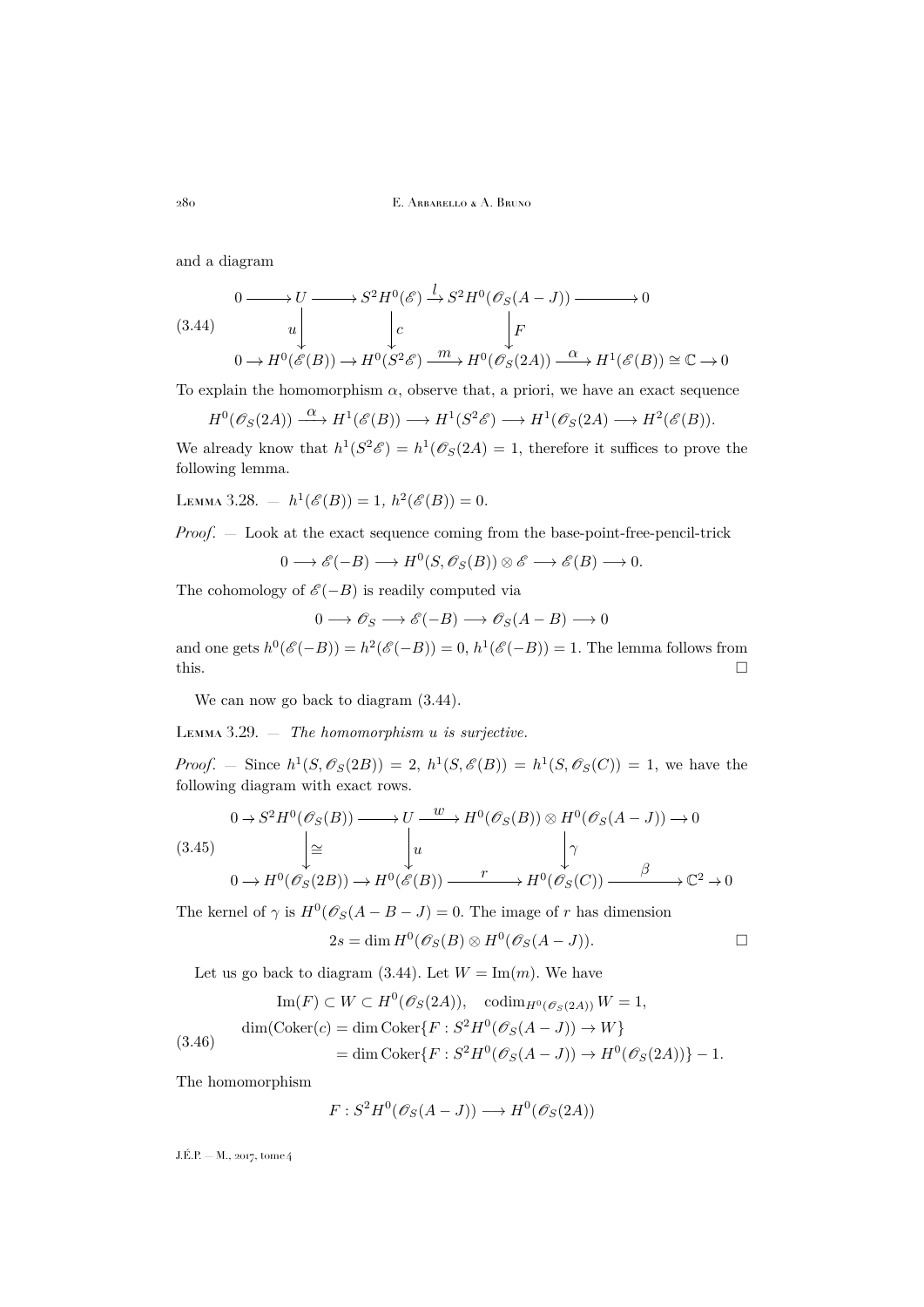factors through  $H^0(\mathcal{O}_S(2A-2J))$ . Let us study the linear system  $|A-J|$ . We have

<span id="page-25-1"></span>
$$
A-J = (s-1)J + (s-1)E_{10} + E_9.
$$

Since  $(A - J) \cdot E_{10} = 0$ , we may as well work in S'. There we consider the divisor  $A' = sJ' + E_9$ , so that

(3.47) 
$$
A' - J' = (s - 1)J' + E_9
$$

whose proper transform under  $S \to S'$  is  $A-J$ . Let  $\tau : S_1 \to S'$  be the blow-up of  $S'$ at  $p_{11} = p_{10}(s-1)$ . Let  $J_1$  be the proper transform of  $J'$  and  $E_{11}$  the preimage of  $p_{11}$ under  $\tau$ . The proper transform of [\(3.47\)](#page-25-1) in  $S_1$  is

$$
A_1 = (s-1)J_1 + (s-2)E_{11} + E_9 = \tau^*(A' - J') - E_{11}.
$$

By construction

$$
H^{0}(\mathscr{O}_{S_{1}}(A_{1})) = H^{0}(\mathscr{O}_{S}(A-J)) = H^{0}(\mathscr{O}_{S'}(A'-J')).
$$

We see that  $A_1$  is a Brill-Noether-Petri du Val curve of genus  $s - 1$ ; since  $s - 1 \geq 5$ , its canonical image is projectively normal. As a consequence the homomorphism  $\lambda$ 

$$
S^2H^0(\mathscr{O}_{S_1}(A_1)) \stackrel{\lambda}{\longrightarrow} H^0(\mathscr{O}_{S_1}(2A_1))
$$

is surjective. On the other hand the sections of  $H^0(\mathscr{O}_S(A-J))$  vanish on  $p_{11}$  so that we may identify  $H^0(\mathcal{O}_{S_1}(2A_1))$  with  $\text{Im}(F)$ . Since  $A_1$  is a du Val curve on  $S_1$  we have  $h^0(\mathcal{O}_{S_1}(2A_1)) = 4s - 6$  while  $h^0(\mathcal{O}_{S}(2A)) = 4s - 2$  (we are using Proposition [3.2](#page-7-1) for both A and  $A_1$ ). From [\(3.46\)](#page-24-2), it follows that  $\dim(\mathrm{Coker}(c)) = 3$ . This finishes the proof of Lemma [3.25.](#page-22-1)

*Proof of Proposition* [3.20](#page-19-5) *and Corollary* [3.21.](#page-19-6) — This follows from the very well known fact that an isolated surface singularity with embedding dimension equal to 3 is nor $m$ al.

#### <span id="page-25-0"></span>4. On the corank of the Gauss-Wahl map of a general du Val curve

We will prove our main Theorem [1.3](#page-2-1) by showing that in fact the corank-one property holds for du Val curves which are hyperplane sections of Halphen surfaces of index  $(s+1)$ .

We recall that surfaces with canonical hyperplane sections which are not cones, or smooth K3 surfaces, are classified by Epema (see e.g. [\[3,](#page-29-1) §9]).

If  $\overline{S}$  is such a surface, we have a diagram

(4.1) 
$$
\begin{array}{c}\nS \xrightarrow{q} \overline{S} \subset \mathbb{P}^g \\
p \downarrow \\
S_0\n\end{array}
$$

where q is the minimal resolution and  $S_0$  is a minimal model of S. The minimal model  $S_0$  can be either a ruled surface over a curve  $\Gamma$  or  $\mathbb{P}^2$ . Notice that, since  $S_0$  is ruled, S has many minimal models which are connected by birational transformations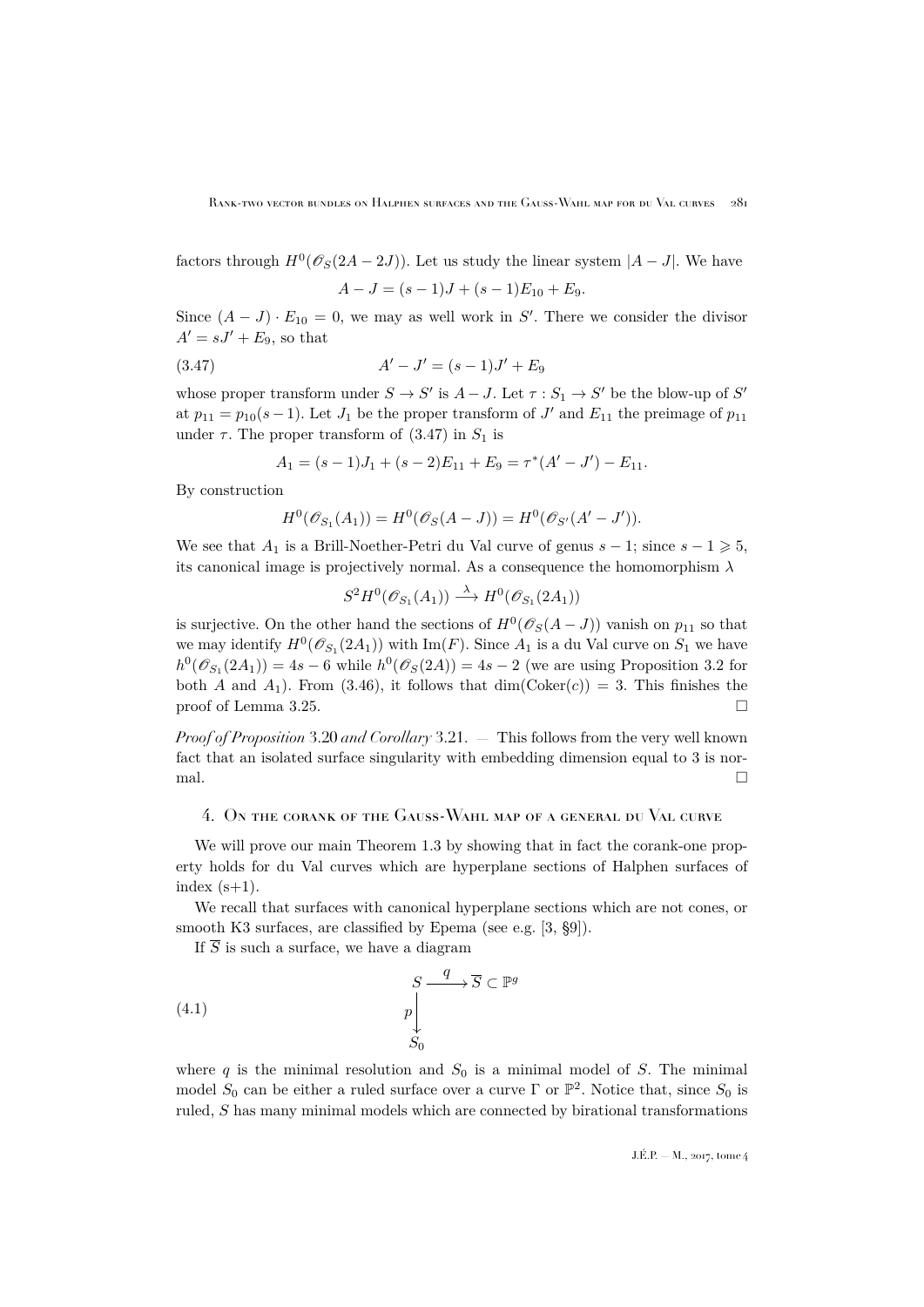whose graph is dominated by  $S$ . For instance, if  $S_0$  is a rational surface, we can always assume that  $S_0 = \mathbb{P}^2$  (see for instance [\[3,](#page-29-1) §11.3]). Suppose  $C \subset S$  is a du Val curve, so that  $S_0 = \mathbb{P}^2$ , and

$$
C = 3g\ell - gE_1 - \cdots - gE_8 - (g-1)E_9 - E_{10}.
$$

We can change the plane model  $C_0$  by any quadratic transformation centered at any three points among  $p_1, \ldots, p_{10}$ . We will call this transformed curve a birational du Val curve.

Before proving the main Theorem of this section, we recall Theorem 6.1 in [\[2\]](#page-29-5):

<span id="page-26-1"></span>THEOREM 4.1. — Let  $(S, C)$  be a general polarized K3 surface with Pic $(S) \cong \mathbb{Z} \cdot [C]$  and  $g = 2s + 1$ *. Let*  $v = (2, [C], s)$  *so that*  $M_v(S)$  *is a smooth polarized K3 surface. There is a unique, generically smooth, 2-dimensional irreducible component*  $V_C(2, K_C, s)$  of  $M_C(2, K_C, s)$ , containing the Voisin bundles  $E_L$ , with  $L \in W^1_{s+2}(C)$ , such that  $\sigma$ *induces an isomorphism of*  $M_v(S)$  *onto*  $V_C(2, K_C, s)_{\text{red}}$ *. In particular*  $V_C(2, K_C, s)_{\text{red}}$ *is a K3 surface.*

<span id="page-26-0"></span>THEOREM 4.2. — Let  $C \subset \mathbb{P}^{g-1}$  be a du Val curve of genus  $g = 2s + 1 > 11$  which *is the hyperplane section of a polarized Halphen surface of index*  $(s + 1)$ *. Then the corank of the Gauss-Wahl map for* C *is equal to* 1*.*

We will start by proving an intermediate result which, in fact, catches the geometric significance of Theorem [4.2.](#page-26-0)

THEOREM 4.3. — Let  $C \subset \mathbb{P}^{g-1}$  be a du Val curve of genus  $g = 2s + 1 > 11$  which is *the hyperplane section of a polarized Halphen surface of index*  $(s + 1)$ *. Then* C *is not* a hyperplane section of a smooth K3 surface in  $\mathbb{P}^g$ .

*Proof*. — Suppose, by contradiction, that C is a hyperplane section of a smooth K3 surface  $X \subset \mathbb{P}^g$ . We can choose families

$$
\mathscr{X} \subset \mathbb{P}^g \times T , \qquad \mathscr{C} \subset \mathbb{P}^{g-1} \times T \n\downarrow h \qquad \qquad \downarrow k \n(T, t_0) \qquad \qquad (T, t_0)
$$

parametrized by a smooth pointed curve  $(T, t_0)$  having the following properties. A fiber  $X_t$  of h is K3 surface in  $\mathbb{P}^g$ . A fibre  $C_t$  of k is a hyperplane section of  $X_t$ . Also  $X_{t_0} = X$ , and  $C_{t_0} = C$ . For t belonging to a dense open set  $A \subset T$ , the Picard group of  $X_t$  is of rank 1 and generated by  $[C_t]$ . As in Theorem [4.1,](#page-26-1) if  $v_t = (2, [C_t], s)$ , there is an isomorphism

(4.2) 
$$
M_{v_t}(X_t) \cong V_C(2, K_{C_t}, s)_{\text{red}}, \quad t \in A.
$$

Moreover, for  $t \in A$ , the moduli space  $M_{v_t}(X_t)$  is a smooth K3 surface. Following [\[11,](#page-29-9) Th. 4.3.7], we can construct relative families of moduli spaces

<span id="page-26-2"></span>
$$
\sigma: \mathscr{M} \longrightarrow (T, t_0), \quad \tau: \mathscr{V} \longrightarrow (T, t_0),
$$

where 
$$
\mathscr{M}_t = M_{v_t}(X_t), \quad \mathscr{V}_t = V(2, K_{C_t}, s).
$$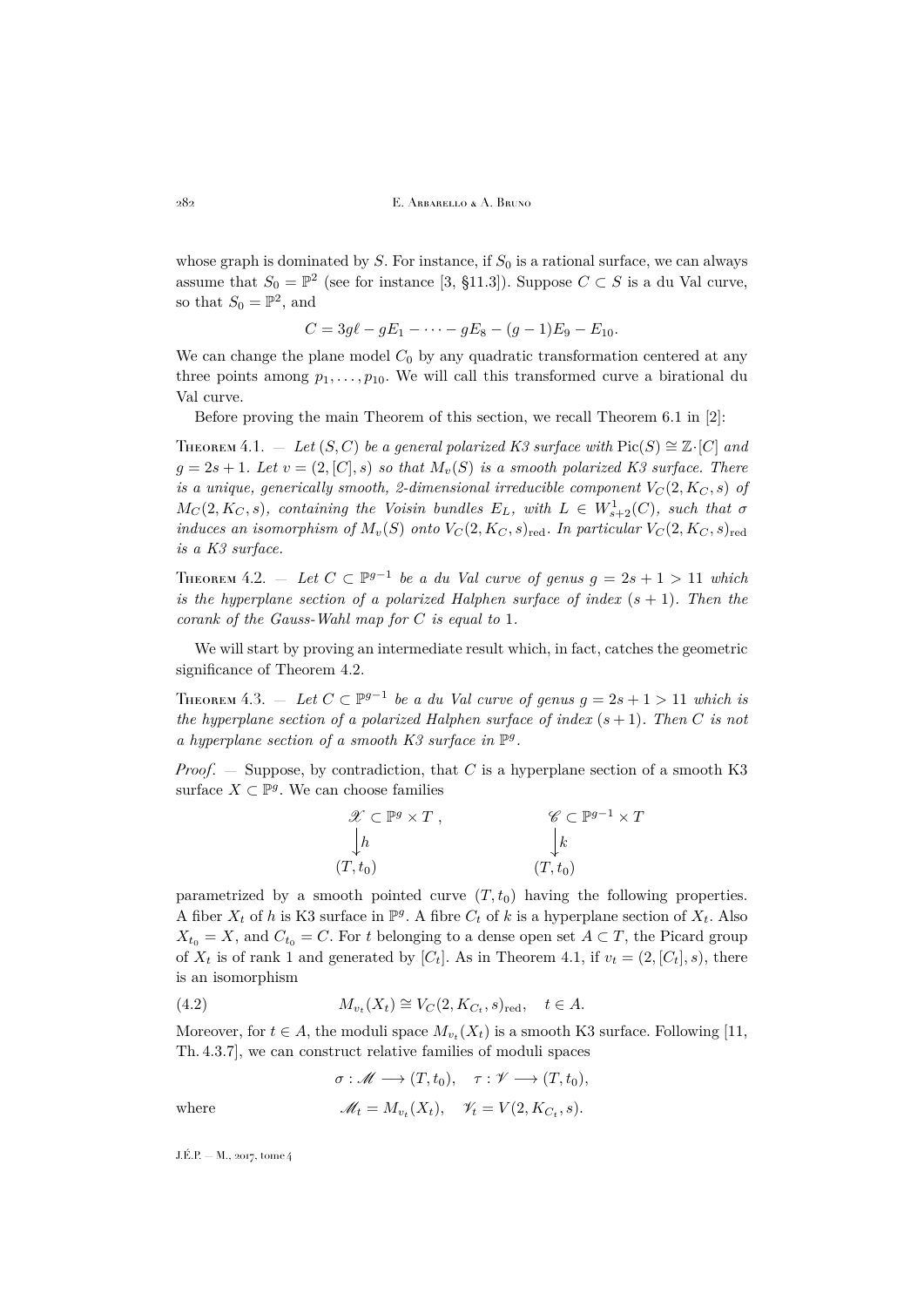Since for  $t \in A$ , the fiber  $\mathcal{M}_t$  is a smooth K3 surface, we may find an analytic neighbourhood  $\Delta \subset T$  of  $t_0$  such that, for  $t \neq t_0$  the fiber  $\mathcal{M}_t$  is a smooth K3 surface. By virtue of [\(4.2\)](#page-26-2), we may also assume that for  $t \in \Delta \setminus \{t_0\}$  the fiber  $\mathscr{V}_t$  is a smooth K3 surface. By Corollary [3.21,](#page-19-6) we know that  $M(2, K_C, s) = \overline{S}$ , in particular

$$
V_{C_{t_0}}(2, K_{C_{t_0}}, s)_{\text{red}} = V_{C_{t_0}}(2, K_{C_{t_0}}, s) = M(2, K_C, s) = \overline{S}
$$

and as a consequence  $V_{C_t}(2, K_{C_t}, s)_{\text{red}} = V_{C_t}(2, K_{C_t}, s)$ , for  $t \in \Delta$ .

CLAIM 4.4. – *Set*  $v = v_{t_0} = (2, [C], s)$ *. Then*  $M_{v_{t_0}}(X_{t_0}) = M_v(X)$  *is a K3 surface with isolated singularities of type* A1*.*

*Proof of the Claim.*  $-$  Let us first produce a smooth point in  $M_v(X)$ . The K3 surface  $X$  contains the curve  $C$ , on which, by Lemma [3.15,](#page-15-4) there exists a base-point-free  $g_{s+2}^1 = |L|$ . Starting from X, and recalling Remark [3.16,](#page-16-0) we can consider the rank two vector bundles  $\mathscr{E}_{L,X}$ , and  $E_{L,X}$  on X and C respectively. By Corollary [3.14,](#page-15-3)  $E_{L,X}$ is stable. Repeating word by word the argument at the end of the proof of Proposi-tion 5.5 in [\[2\]](#page-29-5), we get that  $\mathscr{E}_{L,X}$  is stable as well and represents a smooth point of  $M_v(X)$ . Since  $v^2 = 0$ , we can conclude that  $M_v(X)$  is a surface with isolated singularities. A singular point p of  $M_v(X)$  corresponds to a polystable sheaf  $F_1 \oplus F_2$ with  $F_1 \not\cong F_2$ , as v is primitive. Set  $v_i = v(F_i)$ , we necessarily have  $v_i^2 = -2$  and  $v_1 \cdot v_2 = 2$ . Following [\[4\]](#page-29-16) the quadratic cone at p to  $M_v(X)$  is given by an equation of type  $z^2 = xy$ . This proves the Claim.

Over  $\Delta \setminus \{t_0\}$  we then have two families of smooth K3 surfaces which, by The-orem [4.1,](#page-26-1) are fiberwise isomorphic over the dense subset  $A \cap (\Delta \setminus \{t_0\})$ . By the "Principal Lemma" of Burns-Rapoport (see e.g. [\[5,](#page-29-17) Exp. IX]) the two families are isomorphic over  $\Delta \setminus \{t_0\}$ . But now,  $\sigma$  is a degenerating family of K3 surfaces whose semistable model has a smooth K3 surface in the central fiber, while  $\tau$  is a degenerating family of K3 surfaces whose semistable model has, as central fiber, the union of two smooth rational surfaces meeting on an elliptic curve. By Kulikov's theorem [\[12\]](#page-29-18) (see also [\[17\]](#page-29-19), [\[14\]](#page-29-20)) the two families have different monodromy and can not be isomorphic over  $\Delta \setminus \{t_0\}$ . A contradiction.

*Proof of Theorem* [4.2.](#page-26-0) — Let U be a 2-dimensional subspace of the cokernel of the Gauss-Wahl map  $\nu$  containing the point which correspond to  $\overline{S}$ . From [\[3,](#page-29-1) Th. 3] and [\[19,](#page-29-3) Th. 7.1] there exists a flat family

$$
f: \mathscr{X} \longrightarrow (T, t_0), \quad X_t = f^{-1}(t), \quad X_{t_0} = \overline{S}
$$

whose fibers are surfaces having  $C$  as hyperplane section and where  $T$  is a finite cover of  $\mathbb{P}(U)$ . In view of Theorem [4.2,](#page-26-0) we may assume that, for general  $t \in T$ , the surface  $X_t$ is a singular surface with canonical hyperplane sections. Since it degenerates to  $\overline{S}$ , the surface  $X_t$  has only one elliptic singularity. The family f has a section given by the singular point of each fiber. Since the singularity of the central fiber is resolved by the blow-up of the elliptic singularity, the blow-up of such a section is a family

$$
f':\mathscr{X}'\longrightarrow T
$$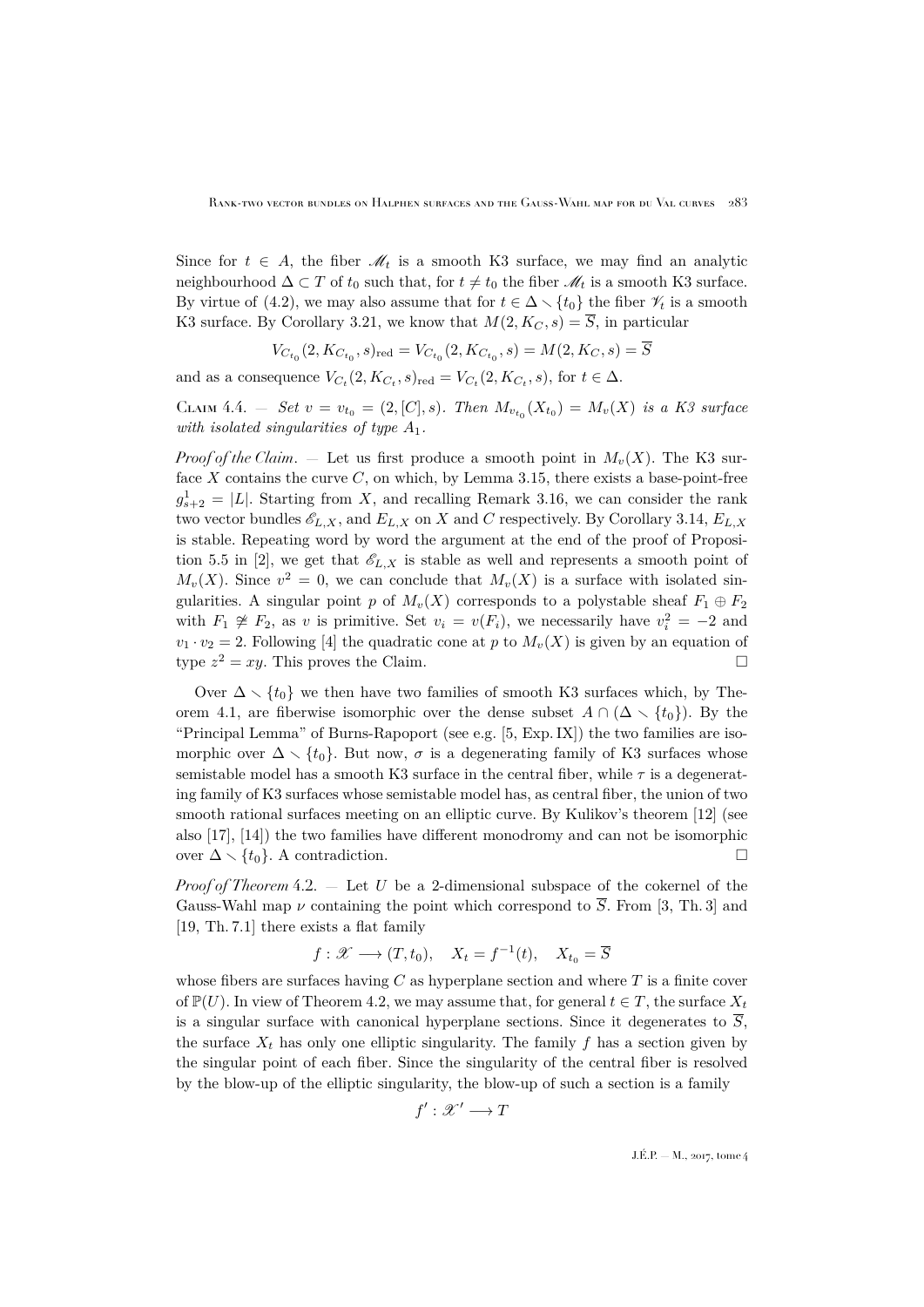whose general fiber is a smooth surface degenerating to  $S$ . Up to removing finitely many points from T, the exceptional divisor  $\mathscr I$  of such a blow-up is a Cartier divisor; then we have  $\mathscr{J}^2 \cdot f'^{-1}(t) = -1$ . Since S is rational, all the fibers of f' are rational and we can consider them as blow-ups of the plane. Such a datum defines a family of  $g_d^2$ 's on C which are birationally ample. Since  $\mathscr{J}^2 \cdot f'^{-1}(t) = -1$ , this defines a family of plane curves of degree d which have the same geometric genus and at most 10 singular points: in fact, from Epema's classification, the singular locus of the plane model of C for  $t \in T$  lies on the plane cubic  $J_t = \mathscr{J}_{|f'^{-1}(t)}$  and  $J_t^2 = -1$ . This means that multiplicities of the singular points must be constant on the family. Let us write the central fiber of such a family as

$$
C = d\ell' - m_1 E_1' - \dots - m_{10} E_{10}'.
$$

By hypothesis, there exists a birational transformation  $\mathbb{P}^2 \leftarrow \xrightarrow{\phi} \mathbb{P}^2$  whose graph is dominated by  $\overline{S}$  which transforms the central fiber into a curve

$$
C = 3g\ell - gE_1 - \cdots - gE_8 - (g-1)E_9 - E_{10}.
$$

Such a birational transformation is induced by a birationally ample linear system of plane curves

$$
F = r\ell' - n_1E'_1 - \cdots - n_{10}E'_{10}.
$$

For  $t \in T$  consider the linear system

$$
F_t = r\ell'_t - n_1 E'_{1,t} - \dots - n_{10} E'_{10,t}.
$$

We have  $F_t^2 = 1$  and  $|F_t|$  is base-point-free showing that  $C_t$  is a birational du Val curve. Since all surfaces  $X_t$  of the family have C as hyperplane section and since C is not Brill-Noether general, from Theorem 3.2 of [\[1\]](#page-29-0), each surface  $X_t$  must be Halphen of some index  $m \leq 2s + 1$ . But, since the central fiber is Halphen of index  $s + 1$ , the integer m must be greater or equal than  $s+1$ , but also a multiple of  $s+1$ . This means that all fibers of the family f are polarized Halphen surfaces of index  $(s + 1)$ . Then Corollary [3.21](#page-19-6) applies to them and we get that such surfaces are all isomorphic as polarized Halphen surfaces of genus  $2s + 1$ . Since these surfaces have a discrete group of automorphisms (see [\[6\]](#page-29-4)) they must be generically obtained one from the other by a projectivity and this is a contradiction.  $\Box$ 

*Proof of Theorem* [1.3.](#page-2-1) — The Theorem follows from Theorem [4.2,](#page-26-0) by semicontinuity and from the irreducibility of the space of du Val curves.  $\Box$ 

*Proof of Corollary* [1.4.](#page-2-2) — This follows immediately from Theorem [1.3](#page-2-1) and from Corol-lary 3.12 in [\[20\]](#page-29-6) with  $E = C$  and  $X = \overline{S}$ . In that Corollary, (a) is trivially satisfied, (b) follows from the fact that

$$
H^0(C, T_{\overline{S}|C} \otimes \mathscr{O}_C(-C)) = \text{Ker}\{H^0(C, N_{C/\overline{S}} \otimes T_C) \xrightarrow{\alpha} H^1(C, T_C^2)\}
$$

(and  $\alpha$  is injective), and (c) follows from the BNP property of C.